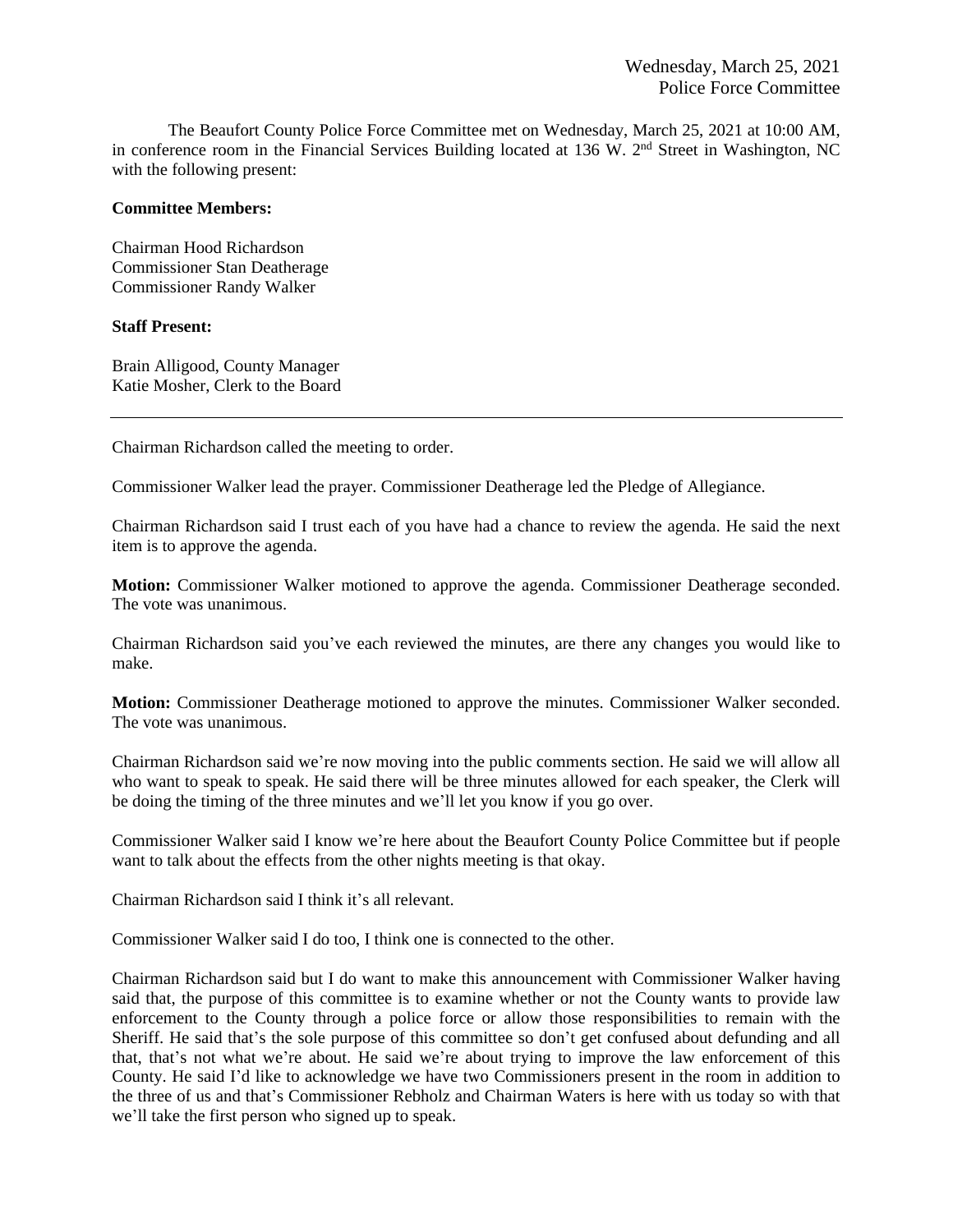Ms. Donna Wortman said I'll try to stay within my three minutes. She said the Sheriff's Department was Constitutionally mandated in North Carolina in 1776. She said it is a primary law enforcement agency for unincorporated areas of Beaufort County since 1786. She said I live in Bath and have a business in Bath, when I leave my house in the morning at 5:15 and go to my business I'm the only living person walking the street in Bath. She said I know that doesn't sound like much because Bath is a very small town but as I turned the corner by the grill there was a Sheriff Deputy standing there and I appreciated that because that's not the only time I've seen a deputy in the area at 5:30 in the morning. She said the Sheriff is accountable directly to the citizens of Beaufort County. She said the constitution of North Carolina and ultimately the U.S. Constitution, to which has been under fire for the last five months, the Sheriff's Department not only enforces traffic laws, but they investigate criminal offenses, murder, sex offenses, down to noise ordinances, serve warrants, civil papers, man County jails and courtroom safety and they're right where we are. She said from reading past articles in the Washington Daily News, honestly, to me, because I am just finding out about this and that's my own fault, ignorance is not bliss. She said this sounds almost like this is a personal vendetta against the Sheriff's Department. She said we need an impartial panel to further investigate the pros and cons of a county police agency versus the Sheriff Department. She said I want to thank you for giving me the time to say that and I appreciate what you're doing and thank you for letting us come in listening to us all.

Mr. Shay Brickhouse said first I appreciate you giving us the opportunity to speak. He said some of the topics she has already touched on that I'd like to address. He said one thing that bothers me as a taxpayer of Beaufort County is you say this isn't about defunding the Sheriff's Department however if you're going to create another police force that would have to be paid for by County taxes, you're either increasing tax dollars or you're taking money away from the other funds which would be taking money away from the Sheriff's Department. He said why couldn't we just reappropriate funds to better the Sheriff's Department rather than try to create two departments that would have to work together. He said that's just one thing that I see as an issue and see as it being defunded and kind of standing with the SRO's as I was at the meeting the other night. He said also, I found out about this meeting yesterday afternoon and as I work during most of the day, 10:00 is not a feasible time for most of the people of this County to attend that I think is very important for everyone to attend. He said I would ask the Board to consider future meetings be held at a time when most County residents could attend. He said me, myself, I'm in a position where I'm able to step away from work and attend the meeting however the 40 plus individuals I talked to last night cannot, but they would like to be here, and they would like to be at future committee meetings. He said so we just ask that you guys would review the thought of moving the meeting to when more of the County residents could attend.

Mr. Kevin Clancy said thank you all for allowing us to come in here. He said I would reiterate what Mr. Brickhouse was saying about moving the time for this meeting. He said 10:00 is a tough time for, I think, everybody for this few people here. He said this is a terribly important issue we're dealing with. He said defunding the police, you say it's not, but it is. He said you're trying to take power away from the Sheriff's Department, we elected the Sheriff, the Sheriff is doing a good job and if he doesn't, we will take him out of office, just the same as with you all but defunding the department is not the answer. He said they need all the resources they can get. He said every day they go out and put their life on the line for silly stuff we take for granted, someone stealing a lawn mower or whatever it is, but these guys go out there and keep us safe and the idea that you would defunding or reallocating or creating a separate department or whatever you want to call it, that's politics and the Sheriff needs to be supported. He said all the people that work with him need to be supported.

Chairman Richardson said Ms. Garris is not here, just because you sign up doesn't mean we're going to hold time for you. He said you have to be here at the beginning of the meeting during the public speaking part of the meeting in order to be able to speak. He said does someone, how far away is Ms. Garris.

Mr. Brickhouse said I don't know, she said she was on her way.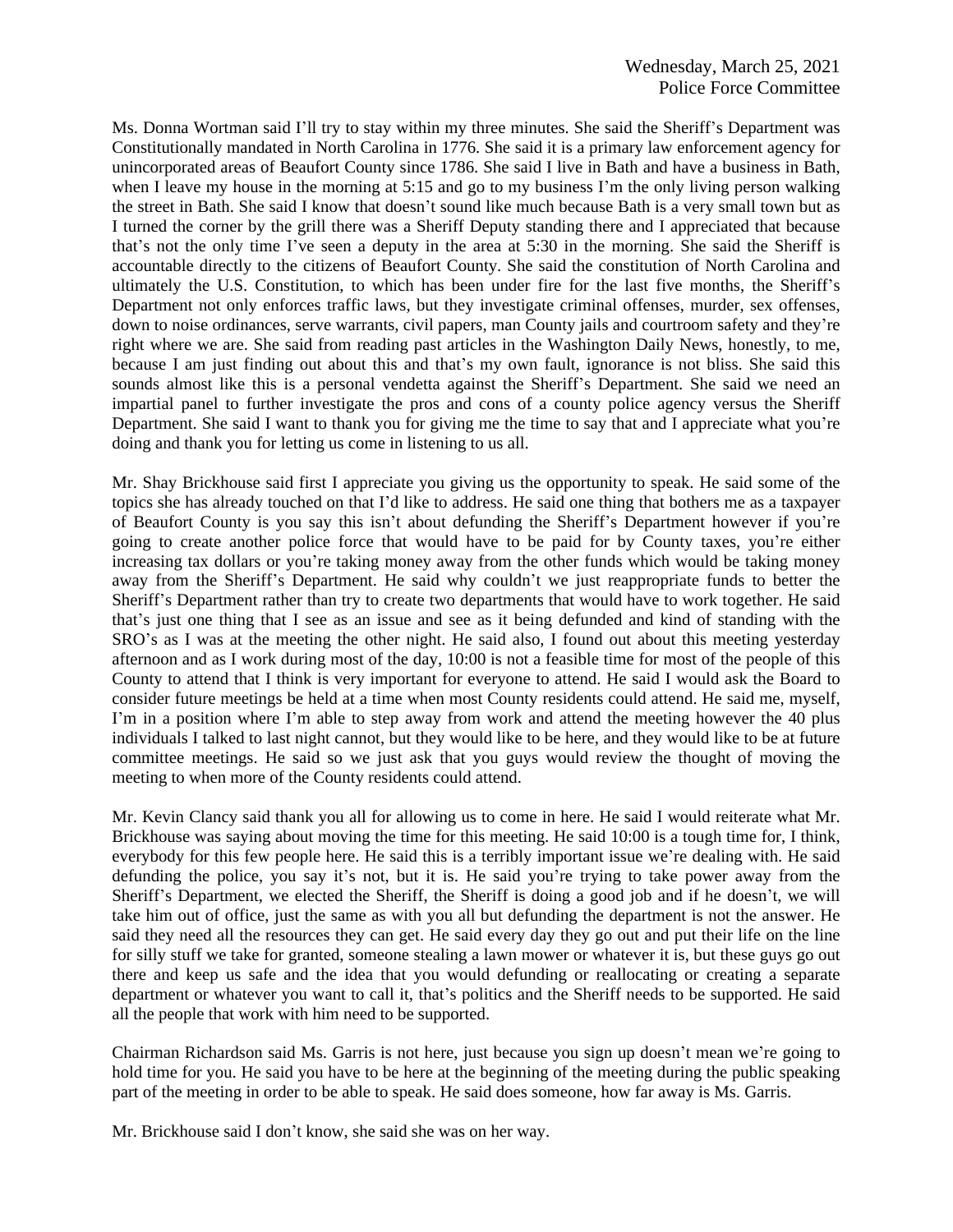Ms. Jody Forest said I agree with the people who have spoken. She said I live in an area where a lot of the Sheriff's Department lives and they're on call all the time. She said there was a drug problem in our neighborhood, and they took it upon themselves to stand up to that and rid us of the drug problem. She said they are always there to help us out. She said when we had a rally this summer, they protected us from the Antifa that were there that tried to disrupt the rally. She said I don't know about the police department, but the Sheriff's Department has done an excellent job just in the few years that I've lived here, and I've noticed that, so I do not want to get rid of the Sheriff's Department.

Ms. Stacey VanHousen said I am still in the, kind of research and development mode as far as learning what this is all about. She said I would like to say that I am in favor of boosting law enforcement and it may be the case that in addition to the work that the Sheriff is doing we need additional law enforcement help in our county. She said I would like to hear more about what our needs are that is prompting this committee to make that motion.

Ms. Lori Norman said I appreciate you all's time. She said as a citizen of Beaufort County I have kept up by watching your meetings and the news. She said basically this feels very personal. She said it feels like a personal vendetta. She said it doesn't feel like us coming together as a County and doing what is right for our County. She said it is defunding our Sheriff's Department, which I absolutely do not know where you could ever think that's right. She said I think it's time for term limits for you guys too, so I think you all need to listen. She said I've watched every meeting, I was bed bound for 11 months so I had plenty of time to see what was going on in Beaufort County and I think holding these kinds of meetings, it feels like you're all trying to do something shady by having it at 10:00 in the morning when none of the residents can be here, when none of the parents can be here, when none of the teachers can be here. She said this is about them, this is resource officers and yes it does tie into defunding the police and yes, it is personal for you all because we've seen how you all treat our Sheriff and we elected him and we elected you all and we can change both when we chose to, that's the Constitution.

Chairman Richardson said is there anyone else that has anything they would like to say. He said we're trying to keep the door open so Ms. Garris can be here. He said we'd like to hear what she has to say. He said as the Chairman's prerogative I will reserve time for when she gets here as long as we all understand that just because you're on the list doesn't mean you're allowed to speak if you're not here. He said you have to be in the room when the period begins but we will make this exception in her case today. He said with that in mind we decided, the Board decided we're not going to go back and forth with individuals in the room, but each Commissioner is going to be given time to state his opinion about what he heard, what he thinks and what this committee is really doing, and I think there's a tremendous education effort that needs to be done in Beaufort County.

Commissioner Walker said first off, I thank everybody for coming, 10:00 is terrible. He said it's terrible for me but in all due respect, I think Chairman Richardson just pulled a number out of the air. He said I don't think there was any intent when we picked 10:00 but if I had a choice it would've been after business hours, so I don't think that was anything to it. He said the other thing is I don't think, out of the three of us I don't think we're complaining about the performance of the Sheriff's Department. He said I think it's fine and I'm giving this a low probability of this even happening. He said my next statement is probably the truest statement you will ever hear an elected official say but in pertaining to Beaufort County Police Committee, we don't know what we're doing and we're here to figure it out. He said this has been done in one or two places in North Carolina and is this something we want to pursue here. He said maybe, I don't know but that's why you're here to try and advise us and we're trying to figure it out too so I give this a low potential for it happening but I know a lot of emotions have started from the other night with the joint meeting that we had and I know that's been said in social media has been said about the defunding part of it but there's so much more to that story than meets the eye and I think it all goes back, if you will bear with me a little bit I will kind of go through it. He said from what I know, and I wasn't a Commissioner at the time but for me it all started back in the summer when we had what's called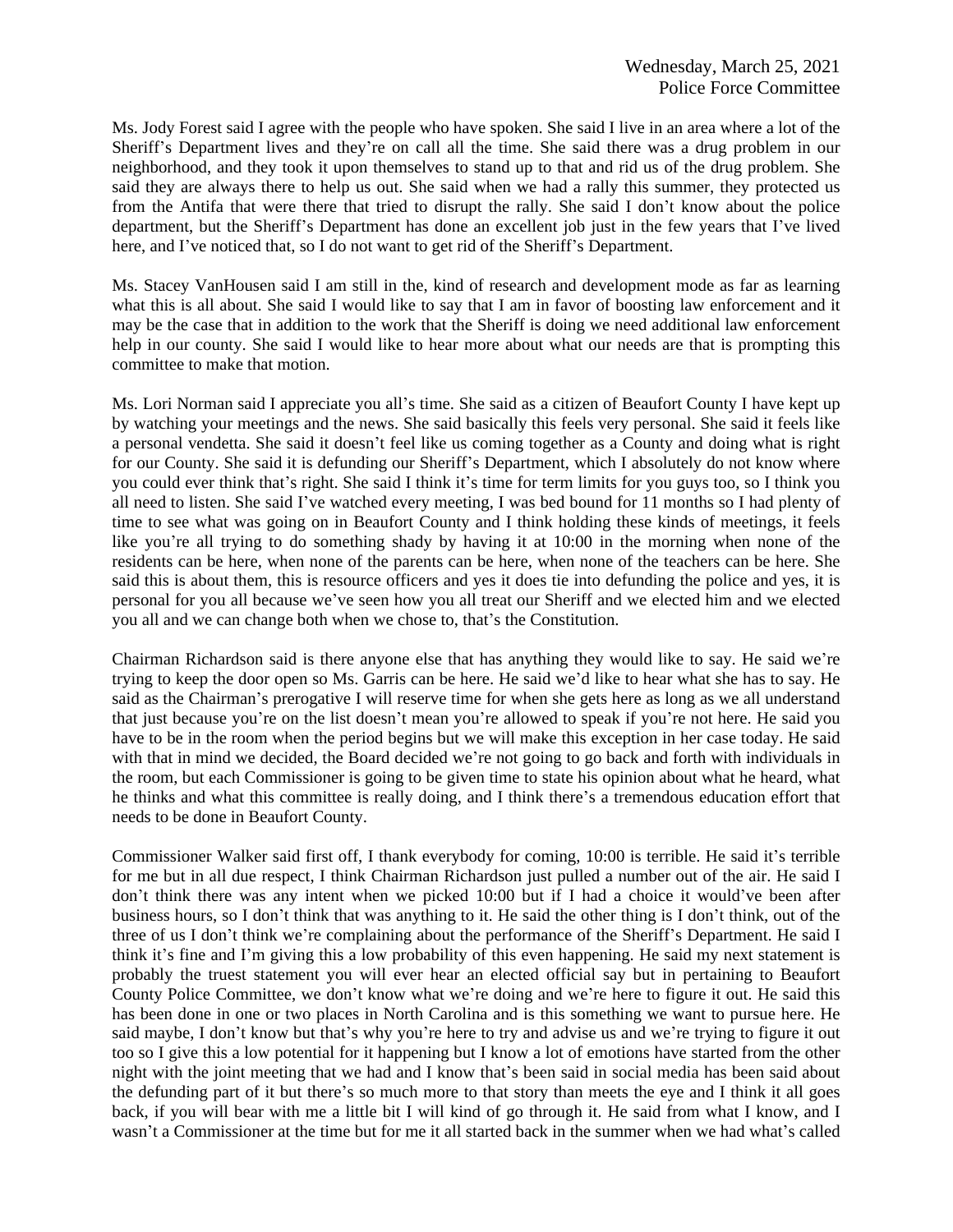### Police Force Committee

budget workshops and in that workshop the Sheriff wanted to have bonuses for some employees and also wanted to have five additional deputies. He said the Commissioners, always watching the tax money, did not want to add to the tax base for that so they chose to say one or the other, you can't have both, do one or the other. He said they left it up to the Sheriff, they said we don't care what you do. He said the budget was passed on July 1<sup>st</sup>, and I'd like to say if I'm wrong about anything because some of this stuff I wasn't here but if you know different please interrupt me and tell me no, that's not correct. He said so you're moving on and the budget passes this July and back in July we had no knowledge of Covid-19, the pandemic, none of that was anything we knew about so we're moving along through the year and we get to where we're starting to hear about it. He said people are getting sick and the government is shutting down businesses. He said my business was shut down so there's a lot of things going on that we never experienced before and the Commissioners, rightfully so, put in a hiring freeze and the hiring freeze was to control spending and that was, I think, important. He said they didn't know what was going on, they didn't know what was going to happen to our revenue stream, which is very important to the County and so we moved on down the line. He said at this point the Sheriff decides, well, let me back up, if you remember across the Country there were a lot of riots going on and the riots came out about the police who had arrested some people and some people had died and it was wrong and so there was some bad apples in every organization and these people were bad apples. He said so these people died and there were people revolting and there was property damage and whatnot, and it became a popular thing for town councils and commissioners to defund the police. He said this is how they were going to control the police department because they thought they had gotten too big. He said now we found out now that's probably not a good idea and some of these folks have backed up and added money they took away already. He said so this is where we were, so it seems to me, at this point and time the Sheriff rapped himself in the defunding flag and wrote a letter to what we call the Sunshine list which put the media in here and they were here. He said I came to the November meeting where the Sheriff's Department pleaded for those five members and they said that because they weren't getting the five members the Commissioners were indeed defunding them. He said so this is what he was saying. He said now, remember at the time we were really getting deep into this covid thing and people were dealing with that, so I don't think it was that bad to say let's just don't do this right now, let's get back into the budget this year and talk about it. He said but no, it was more of a defunding thing that he continued, or Charlie Rose, the Chief Deputy continued to go with and most of the Commissioners, once again, I hadn't been elected but most of the Commissioners told the story I just told about the budget workshop and saying that one or the other was approved and he chose to do it the other way and most of us said we are going to get back into this at budget time. He said but towards the end of the meeting the Sheriff came in through the back door and pretty much called everybody a liar and that's how the meeting ended. He said well so now we're about November 13<sup>th</sup>, Friday the 13<sup>th</sup> actually and we had another sunshine list letter from the Sheriff and in this letter, and in this letter, and I have these letters if you want to try and get them posted or try to get them to you, anyway, in this letter he's telling the School Board he's no longer going to honor the contact that they had with the SRO's. He said SROs are the police officers that we have in our schools for security, and they were put in years ago with a one-cent tax base for security. He said it didn't include the SRO's, but it included the front doors, lockups, if you've been in a school you know what you have to go through to get in and that was all money spent and good because, remember, at the time there were four shootings and we're trying to stop anything and thank goodness we had none of that. He said so we're back to he's decided he's no longer going to provide the SRO's. He said now this is the Sheriff, I saw the letter, he's pretty explicit, we're not going to do this anymore, so the School Board Superintendent came to the Commissioners and said what do I do. He said so we said how about bring the Sheriff in and talk about it and see if he's serious about what he's asking and so he did and in a rare occasion of appearances the Sheriff only came to this meeting between the superintendent and several others, administration of the school board. He said the school board wasn't there. He said he was asked several times are you sure you want to do this, are you sure you want to stop the SRO contract and he said I'm telling you I am sure, I want to stop, I don't want to do this anymore. He said so, thank you very much, the meeting ended. He said then they said what do we do now, seek other opportunities, we've got to have security in the schools. He said so here we go, the school board then started soliciting private entities because there's nothing to do and at this time Charlie Rose said we would be interested in bidding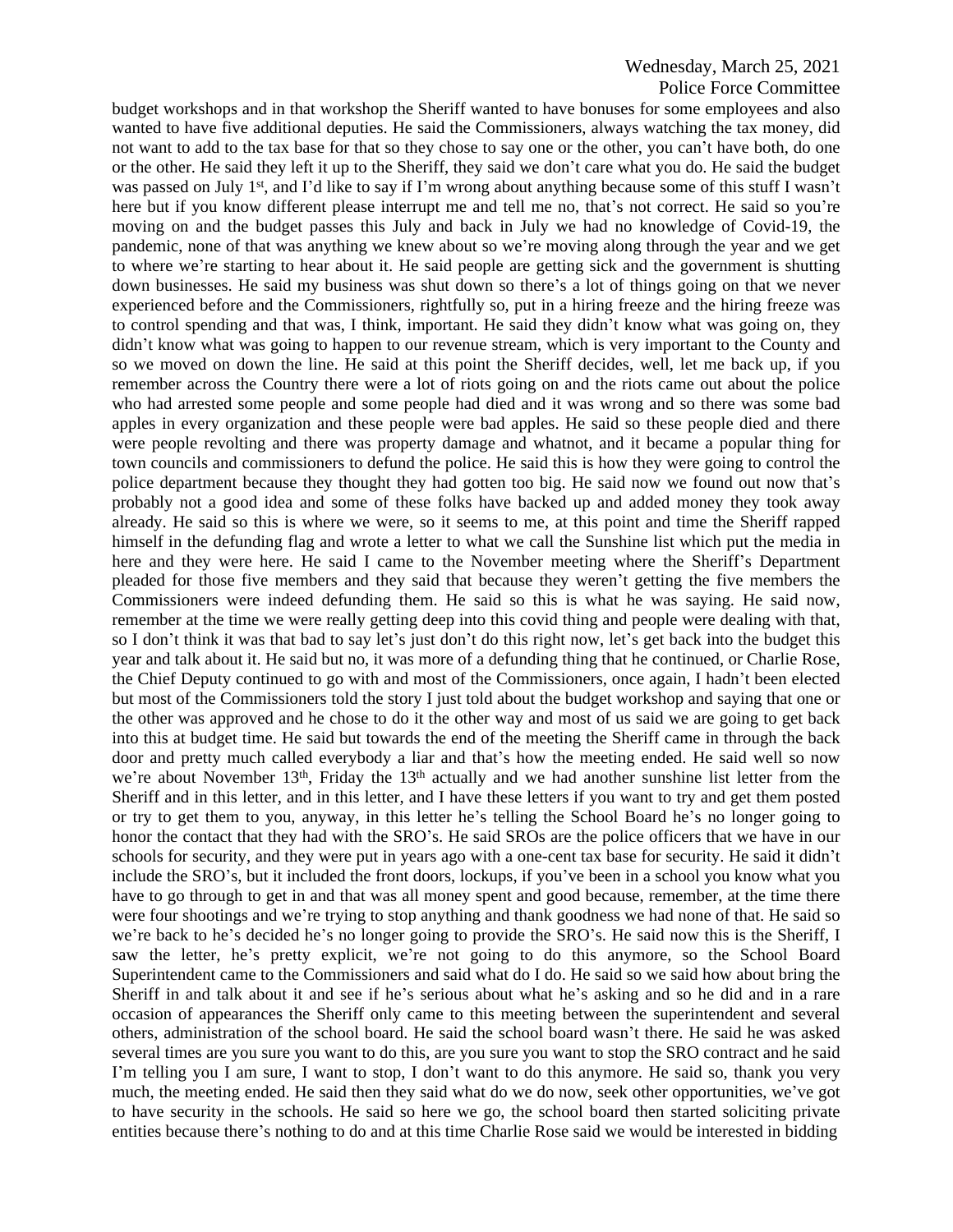#### Police Force Committee

on it too and they said of course you should, you may have an in-road that nobody else has because you're doing it now. He said they said we wanted to hear the details to what we need to provide for your services. He said that was the issue and so that goes out and everybody that is going to bid on it is reading it and that was a big list of everybody, I heard, at first. He said then most people fell off and one of the groups that fell off, interestingly enough, was the Beaufort County Sheriff's Department. He said they did not bid on it. He said there were six items on that list that the school needed that they could not do and one of the things that was a real bother to people was the fact that they would pull SROs at any point in the day for any reason but most of the reason was transports. He said he needed somebody to transport somebody to somewhere else and okay, that's fine but the big thing the Sheriff said is you've got to understand the SRO's work for me, they do not work for the schools, so they don't have to tell you they're leaving, they don't have to tell you what they're going to do but if I have them leave, they're going to leave. He said so there were incidents, nothing earth shattering, just typical school mess where they said call the SRO and nobody knew where he was. He said come to find out later oh, he left at 3:00 PM because the Sheriff said you will not tell them. He said now some of the SRO's were much more, they would kind of slip in and say look, I've got to go, I'm being told that I've got to do this, so I've got to go do it. He said for the most part this was a real bad thing that the schools did not like, and this was one of six things that the Beaufort County Sheriff's Department cannot do for the SRO business but that is the reason they didn't bid on it so when you talk about another entity coming in, a private entity, this all gets fixed. He said these things they couldn't do are now going to get done because these six things were pointed out to this company, Allied Security, can you do this, will you have a problem with this and they said no we will not, this is what we do. He said this is a nationwide company. He said they provide security for East Carolina University, Duke University, on and on, so it's a big outfit, it's not just a rent-acop. He said so anyway, moving on, so now they're starting, the Sheriff's Department is starting to realize this is serious, they're going to seriously write this off. He said so the Sheriff sends out another letter and this time it's to the Commissioners. He said in it he is explaining how he would occasionally move a deputy out and he would occasionally do this and that was just part of the business but it's all because of the five people that he couldn't get. He said we're not near budget area now where we can talk about these five people but once again, he brings up the five people. He said so now we're at the other night. He said I feel sorry for those SRO's. He said they had a job, and they did a good job. He said I had no problem with what they did but if the man in charge cannot come to any of these meetings and fight for his people what good is he. He said some of the SRO's have secretly come to me and said I really feel short sighted here that he never showed up and spoke on my behalf. He said that's a concern to me, where is this person. He said the Sheriff doesn't come to these things. He said we would love to sit down and talk to him. He said so if this, back to the Beaufort County Police Committee, if this is a, if it looks like defunding it maybe, probably is but if it can get the Sheriff or somebody who is put into the Sheriff's position to talk to us better and to communicate much better than they have, we're going to have a better County with great law enforcement. He said so I appreciate you all being here tonight. He said you've taken out your time and some of the stuff on the internet, you know the internet is a great thing, there's a lot of information on the internet. He said I was sitting down last night; I had worked all day down in Aurora and so I got home, and I was looking at it and I was reading a great article on reptilian extraterrestrials who have apparently had a moon base on the dark side of the moon. He said that was very interesting. He said in front of that and behind that and all around that were posts from our Chairman, and a lot of it pertained to me, about what happened the other night. He said you know, the two articles are very similar, they really are, and you can believe it if you want to. He said I kind of believe about the moon base on the dark side of the moon. He said it even quoted Neil Armstrong, so it's got to be true but some of the other stuff, you've got to investigate it to see if it's true.

Commissioner Deatherage said thank you all for being here and exercising your first amendment right to assemble, your first amendment right to speak your mind and that's a good thing. He said you're addressing politicians; we all love some of them and hate some of them but you're doing what you're supposed to do and thanks for being here. He said as far as the time, if we know in advance that you're coming I'd like to offer that we meet at a different time. He said 10:00 AM is a terrible time. He said it's a terrible time for me, terrible for Commissioner Walker, it's terrible for Chairman Richardson. He said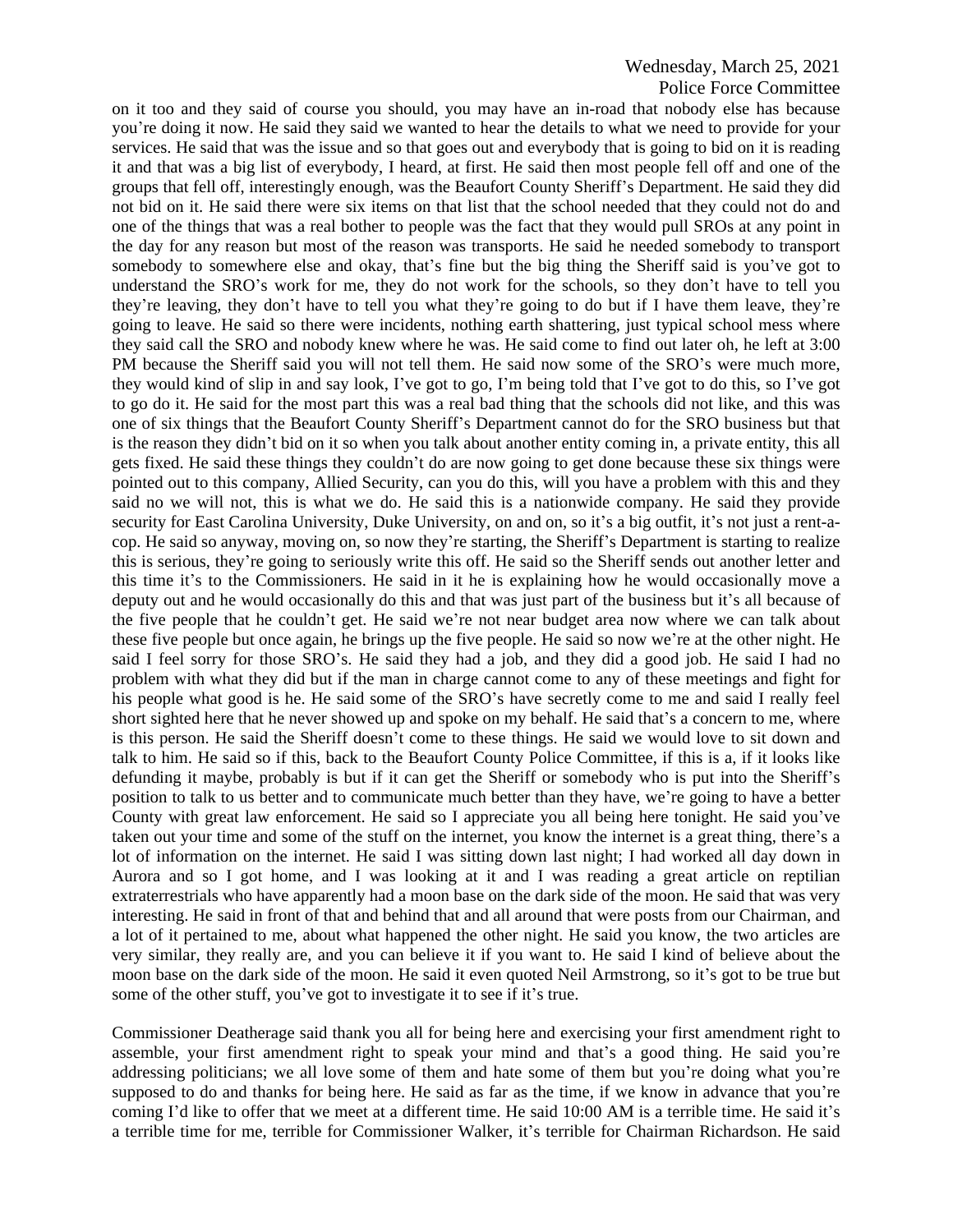we still work; we all have jobs and we're busy and my time is best spent at night for these types of things so we're in accordance with that as well.

Commissioner Walker said I'd like the meeting streamed so you can sit at home and watch it.

Commissioner Deatherage said yeah, and with streaming or recording you get to hold us to what we say. He said what I heard you say is a lot of not supporting the Sheriff and defunding and that we are defunding a very valuable department here in Beaufort County. He said nothing could be further from the truth. He said we support the Sheriff for what he does when he is rightful and we defend him when he's not and there's a lawsuit so as far as that goes, as government officials who are charged with taxing you and spending your money wisely, we do what we're supposed to do as Commissioners. He said that our piece of the puzzle. He said the Sheriff is a very highly elected official, he runs his department as he sees fit, that's what he does, we fund it. He said now as far as the funding goes, last year, fiscal 20/21, we spent a record amount of money on the Sheriff's Department, the jail, and all other facilities under his care so this defunding talk doesn't really ring true with me in any way shape or form. He said what Commissioner Walker was saying, he gave you a long-winded explanation about what's going on and machinations of what happened with the SRO officers. He said personally, I've made it very plain I am not a very big fan of the whole SRO thing where you bring in as many people as possible and spend a ton of money. He said I am a fiscally prudent Commissioner; I will always remain that way, but we had an agreement with the schools. He said an MOU, a memorandum of understanding. He said I know a lot about contracts. He said when you have an understanding, that understanding needs to be continual. He said it cannot be negated by one party or it is voided. He said what the Sheriff did do, he voided a contract that the schools had. He said the schools had every right at that time, since funding was in place and we gave, even I wasn't a Commissioner at that time and maybe, probably would not have voted for that money, it was obligated. He said once it's obligated, I feel, as a Commissioner who is in charge of the monies and the contracts, that we should engage in these contracts rightfully and do what those contracts specify we do and was to fund the schools. He said now, the school board may have many opinions about why they want to go with this other group, but the funds were in place and they wanted somebody else and that's why we're giving them the right to choose who they wish at this time. He said three years from now it could be a whole other kettle of fish, but this is what's happening now. He said thank you for letting me speak, I just wanted to clear a few things up.

Chairman Richardson said thank you Commissioner Deatherage. He said I'll do my thing after Ms. Garris. He said I want to remind you in order to speak at events like this in public you must be in the room at the time the public speaking is set aside. He said as a special privilege for you today I have saved this for you so go ahead.

Ms. Garris said first of all, I am a citizen of Beaufort County and I do support the County Sheriff's Department. He said a police committee, I do not support and here is the reasons why, it takes the votes from me and you. She said we need to be able to vote for the Sheriff that protects our County. She said I can agree with some things with the Commissioners but with this point, we lose a lot of rights. She said in the climate that we're in today, we do not need to lessen the protection that we have. She said we do not need to give up constitutional rights. She said what do we have, and I know this is a beginning process, but not many citizens have heard about this process. She said we need to know more. She said these meetings need to be held where the citizens of Beaufort County can be a part, they can let their voices be heard. She said I appreciate what you are trying to do but the citizens out here are not part of the political battle. She said we're the voters. She said we vote you in and we can vote you out. She said if there's a sheriff that comes up and he's not doing his job, guess what people, what can you do, vote him out. She said yes, I would like to have SROs from the Sheriff's Department at the schools but where are we. She said did the parents of the students who send their kids do school, did we have a say in that move. She said did anybody get to attend a meeting and let their voices be heard, anybody reach out to the Sheriff, because did we know. She said it was like all of a sudden there was a meeting for discussion. She said I go to this meeting and instead of a discussion, we get a decision with no voice from the people. She said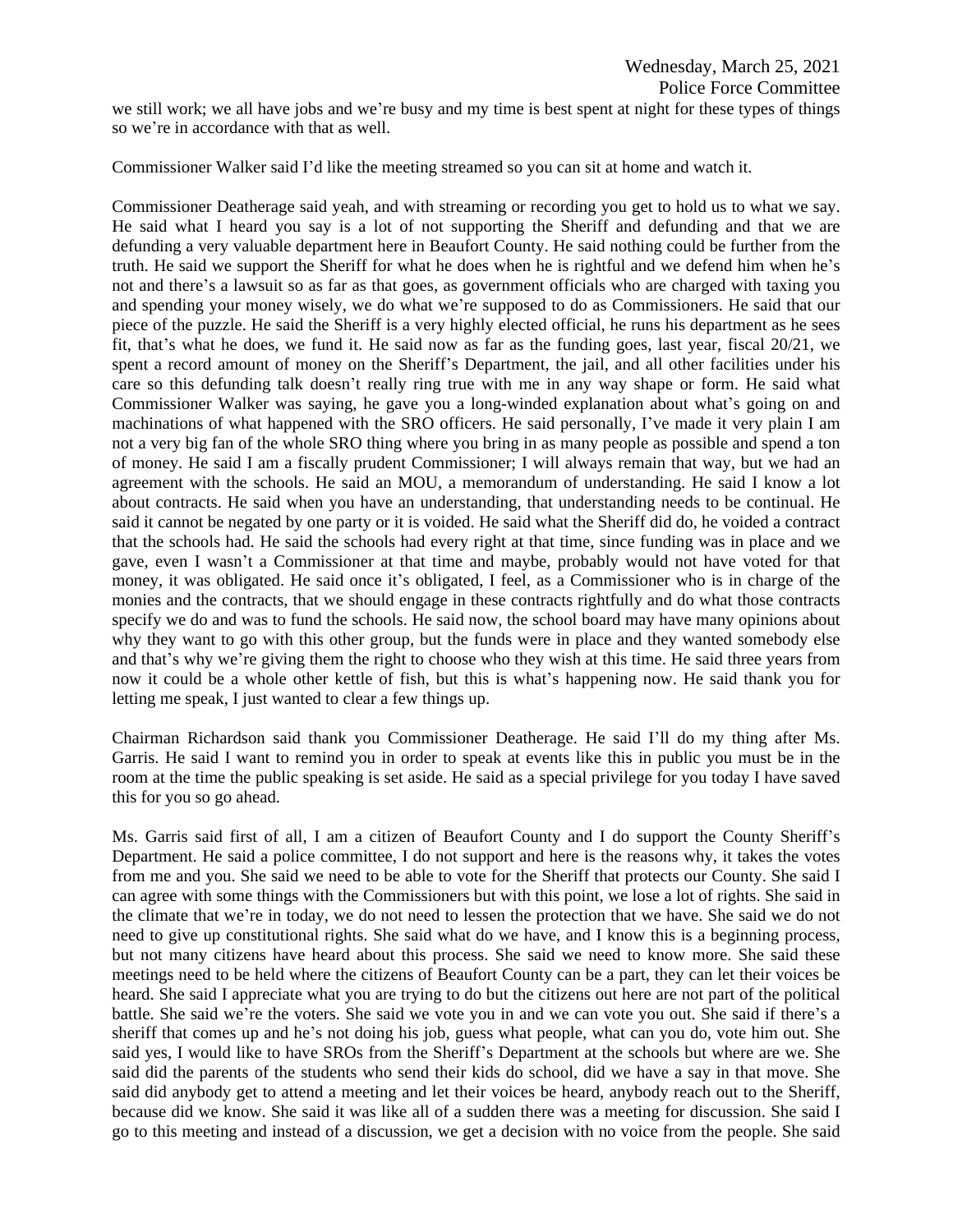so I support the people that we elect. She said if I don't support what they are doing I will speak out. She said if I support what they're doing I will stand behind them 100% but I am telling you right now, a police committee would not be a good thing for this county. She said I respect what you're trying to do, and I will be at each meeting that you schedule, and I am happy to hear what you have to say along with the rest of the citizens in this County. She said if we could have another meeting at an evening time when people aren't working and are able to come out, send the information out to us, let us review it, any proposals, if you've got an outline, we'd love to see it because….

Chairman Richardson said thank you Ms. Garris, you're three minutes have expired. He said I'm probably going to take longer than Commissioner Walker did but let me start off by saying, I'm 80 years old, I'll probably never run for Commissioner again, I don't have any reason not to tell you the truth. He said you heard the word probably, but I don't have any reason not to tell you the truth. He said I have heard more misinformation in here and Commissioner Walker and Commissioner Deatherage allude to the facts of digging for the facts, so you know what you're talking about. He said you're getting a lot of really bad information from people who have axes to grind. He said first of all, as a bald statement, this Sheriff has not done you justice. He said he is not providing the service to the County that he should be providing. He said he is autocratic and dictatorial. He said he has mistaken his standing in the constitution in which every elected official has a standing in the constitution of the State of North Carolina, so the Sheriff is nothing special, he's just like the rest of us, he's elected. He said the constitution of North Carolina says the duties of the Sheriff are to run the jail, provide the bailiffs for the courtroom and to serve papers. He said there is nothing in the constitution of the State of North Carolina that says the Sheriff is to provide law enforcement to the citizens of North Carolina. He said what happened historically is that it evolved that sheriffs took this on because it was, you've got the jail and you've got to arrest Joe, so you go get him and bring him in and we'll pay for it, that's what Commissioners said so sheriff'ing as the enforcement of the law evolved in the State of North Carolina. He said one county in North Carolina, two counties in North Carolina do not have sheriff's enforcing the law. He said every county in the State of North Carolina has a sheriff. He said we will have a sheriff when this is all over with, regardless of what we decide to do. He said those two counties are Gaston County, I encourage you to get on their website and look at their website and see what's going on because you're going to be astounded at the comparison between the services that Gaston County gets from a county police department and the services that we get with a sheriff. He said you also need to understand this, the difference between a county police department and a sheriff is this, sheriffs have deputies. He said deputies are the same as the sheriff. He said they have the same powers as the sheriff, so he has to have control of his deputies. He said that's why he can decide who works for him. He said any deputy can be fired any day for no reason whatsoever. He said Sheriff Jordan did a lot of this if you recall. He said if he got mad at you, you were gone, it didn't matter if it was justified or not. He said with a police department, the way the police department is organized in Gaston County is that there's a three-person public service commission that in essence has a lot to do with overseeing the sheriff's department. He said they decide who's hired, not the sheriff's department, the police department, they decide who's hired for the department. He said if there's a complaint against a person in that department they hear the complaint. He said the police chief, just like in the City of Washington, is hired by the City Manager. He said the police chief in Beaufort County would be hired by the manager with the approval of the Board of County Commissioners so now, right now, if you want justice in Beaufort County you have to go beg the sheriff because he's the only one who can make the decision. He said I can't tell you the number of women that have sat in my office and cried and said my son was murdered and it was never investigated and when you look into it, they're right, mainly because the sheriff decided he didn't want to investigate it, or he didn't like them. He said you've got one person, in essence you've got a dictatorship in law enforcement and most people don't recognize that. He said everybody is like well, we've got to be buddies with the sheriff, why is that. He said because you want him to help you when you need help. He said if you have a police department you now need to be buddies with the Board of County Commissioners who have a say in what's going on, a county manager who can make decisions about what's going on in the police department, a public service board who can give you overview decisions in what's going on in the police department and a police chief that you can go to for justice. He said now the present sheriff, the last sheriff was bad enough, the present sheriff ends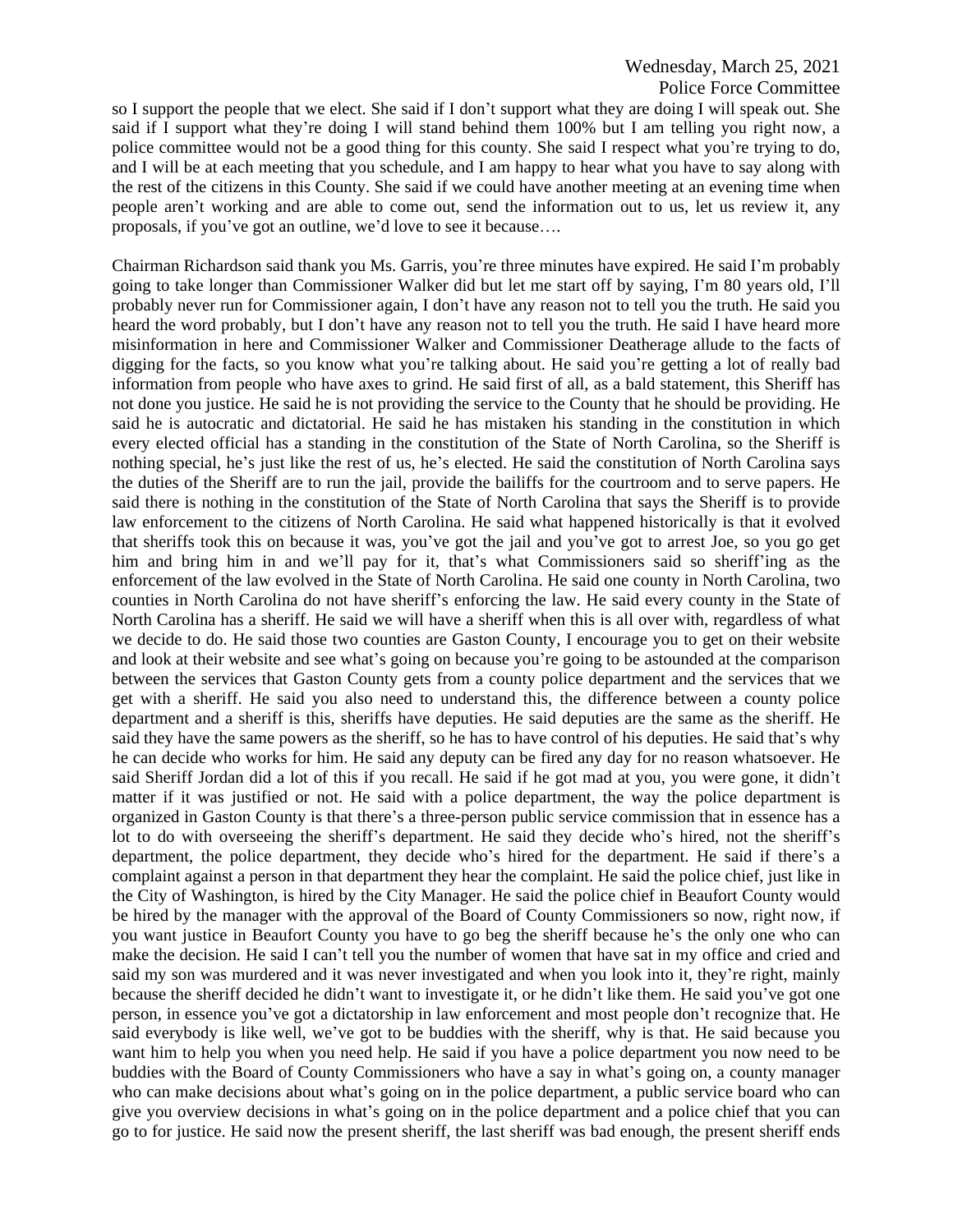Police Force Committee

his letters to Commissioners, you need to listen, whatever Commissioners are telling you, you need the truth. He said you're not getting the truth from the Commissioners that you're listening to. He said he ends his letters with if you don't like this, I'll see you in court, stated right there in the letter. He said why would anybody do something that dumb, but he does it. He said it was the sheriff who pulled the SRO's out of the school system. He said the reason he did that is he already had given about 35 of his deputies raises that were not entitled to of anywhere from \$8,000 to \$15,000. He said he did that last year. He said it blew up our personnel system for equality of pay for all county employees and he did it. He said I was the one, I would've voted to remove him right then, but you couldn't get the rest of the Commissioners to go along with it because they didn't want trouble. He said one of the reasons the sheriff gets away with what he gets away with is because Commissioners don't provide proper oversight. He said the County funds the sheriff; it is your tax money that funds the sheriff. He said if we took that tax money and used it in an efficiently managed system, this is the most poorly managed sheriff's department that you will ever see anywhere. He said the reason he has to pull these people with no notice is because there is no management in deciding when runs are made to pick up and deliver prisoners from other jurisdictions. He said it's about management. He said with a police chief you would have management of what's going on. He said when a new sheriff comes in, and this has happened in sheriff's departments, if the new one beat the old one all the records disappeared. He said if you have a county police department you have continuity of operations. He said you have continuity of records. He said you don't have to go begging. He said your child's murder will be investigated, you can rest assured of that because you now have a Board of County Commissioners, you have a police chief, you have a county manager, you have another oversight board that you can go to, to get justice. He said we have asked the sheriff to appear before us about ten times in the last two years at least. He said he refuses to make an appearance in public and the reason he refuses to make an appearance in public, I think, I may not run again, I'm 80 years old, is quite frankly he comes across as a public relations disaster. He said you need to understand what you're dealing with here. He said we are trying to get you a better system of law enforcement. He said get on-line with Gaston County. He said the sheriff has never given this Board a report. He said this sheriff, on the last report, I made so many arrests last year, I investigated so many murders, we made so many domestic violence calls, we made so many drug arrests, we did this, we did that, it has never happened. He said I've been a Commissioner for 25 years, look up the monthly report that you're going to get and annual report that you get from Gaston County from the chief of police, and it is very impressive. He said I just read it again last night, it is very impressive as to the service that he is giving the public. He said drugs, let's talk about drugs for just a minute in Beaufort County. He said I'm being very up front with this, every expert that I have talked to about drugs management and getting rid of drugs, and there's not a family in this County that has not been impacted by this, including mine, says don't keep your people on drug enforcement more than two or three years. He said why, because there's so much corruption, there's so much money in drugs. He said people become corrupt, even good people become corrupt. He said roll them over every two or three years. He said the people, I made the motion to start the drug enforcement unit in Beaufort County at least 15 years ago. He said we added four deputies at the time to enforce this. He said we haven't rolled over most of those people since this. He said some of them have come and gone but the same people are still doing drugs and that shouldn't be, and the sheriff won't make a change for it.

Audience member – That's because they're good, that's because they're doing their job.

Chairman Richardson said no they're not, listen, I'm not going back and forth with you, please be quiet and listen or you will be removed from this meeting. He said how much money, and this is a rhetorical question so don't answer it, did we pay the highest paid deputy in Beaufort County last year. He said I have knowledgeable people tell me \$35,000, \$40,000, \$50,000. He said \$92,000, why, overtime. He said who supervises these people on overtime. He said the Sheriff, he is not doing his job, it's just that simple. He said the reason that this committee was formed by the Commissioners, whether the rest of them will admit it or not, I don't care, is because we've got a disaster, I law enforcement in this County. He said we've got money running out the door, we had an argument with the sheriff three years ago when we had deputies using county cars to deliver children to school, their children to school and we said you can't be doing that and he said oh yes, I can, I'm the sheriff, I have the right to use the county property any way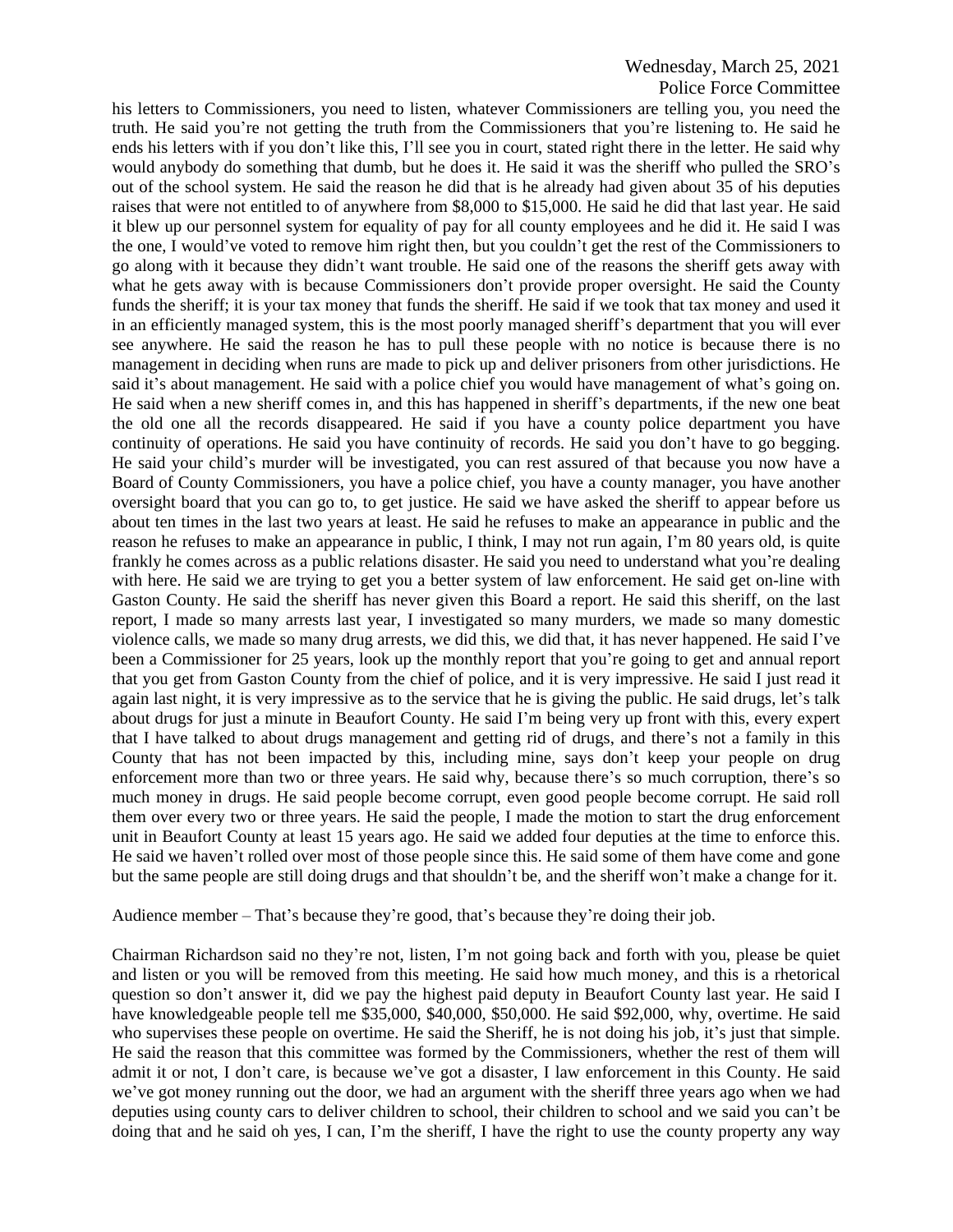#### Police Force Committee

that I want to. He said this is Sheriff Coleman. He said so if you want to hear more, there's a lot more than this and you look underneath to see what's going on. He said just because the Washington Daily News doesn't print it doesn't mean that it doesn't happen. He said the Washington Daily News can do a lot better job than they have been doing, although I think the young man who's here today has been doing a good job of reporting things but up until they got him, they don't report this stuff and you're not going to see it in this room because the Chairman is going to choke you down if you start trying to tell the truth. He said he won't let you talk, that's why we want better filming and screening of these meetings because you, as the public, simply don't know what is going on. He said now, we've had no reports. He said he wanted five new deputies. He said the question that I asked him right there is what kind of justification do you have for this, are you making more calls, what's going on. He said we want them because we want them was the answer. He said no, it doesn't work that way, I, as a Commissioner, am responsible for spending your money. He said I have a fiduciary responsibility to you and just adding more people for somebody who has already won the world's worst management award is not what I should be doing so just remember, there's two things going on here today. He said I want you to separate those two things. He said there's an issue with the SRO's where the sheriff did not have the authority to void that contract, it was a contract between the County and the school system, which the sheriff just happened to be involved in at the time. He said he didn't have the authority to void that contract, but he voided it. He said now you've got 12 or 13 people out there that don't have jobs. He said that's not the Commissioners fault. He said you heard this man say he was called into a meeting like a three-year-old or a kid at school, and you say tell your story again and you get it five times and a lot of times it changes every time. He said but the sheriff told the same story every time, no, I don't want to do that, I don't want to do that, okay, fine. He said once we got the word, we did what we had to do. He said it is up to the Commissioners to provide the protections in the schools. He said you can talk about the sheriff doing it or anybody else, but the buck stops up here, so we did what we had to do. He said find yourself some alternative law enforcement and we will look at it and if we approve of it, we will fund it. He said that's what the Commissioners said to the school system, so they did what they had to do. He said I would admonish, with all due respect, to political entities who are playing politics with this, you need to be careful who you're listening to because a lot of you are listening to lies. He said with that, we are looking at this as an alternative system to provide honest law enforcement for the people of Beaufort County. He said I have a feeling, we haven't caught Mr. Big in the drug business in a long time, we need to make a lot of changes there. He said there's a lot of things that can be done to improve your lives so that's all I have to say. He said any Commissioner up here that wants to follow me can do it.

Commissioner Walker said I need to ask one thing. He said help me with one answer, the sheriff didn't want to do this, the school board, because the sheriff said they didn't want to do it, and they were concerned about some of the things the sheriff did and so the Commissioner, most of them, said we don't want to do it either, why does the chairman keep jamming this down our throat that this is the way it needs to be done when most of the parties don't want to do it that way. He said I cannot figure that out. He said please, try to get that answer for me.

Commissioner Deatherage said I just want to say one thing. He said Chairman Richardson gave a list of in between people you will have that share responsibilities with. He said we would not be one of them as a committee if this did happen. He said I'm not saying it's going to happen; I don't know if it's going to happen. He said you're going to have to have four votes to make it happen. He said who knows what's going to happen, but we would not be a committee. He said there would be a third-party group that would be a commission, so to speak, not Commissioners. He said we would still have our responsibilities but there would be a commission by various appointments. He said not only the Commissioners would appoint these people so you would have those folks as intercessors as to a better governing practice if that's a concern. He said but I just want to re-hit, I just want to send one thing out and I want you to understand this, one more time because I keep hearing this defunding. He said it's a popular word so, it's a liberal word. He said they made a, they probably won elections in some sectors by using that word. He said Chairman Richardson is a conservative, I'm a conservative, Commissioner Walker, God bless him, he's going to be one too, when they use words like defunding against us, the most fiscally responsible on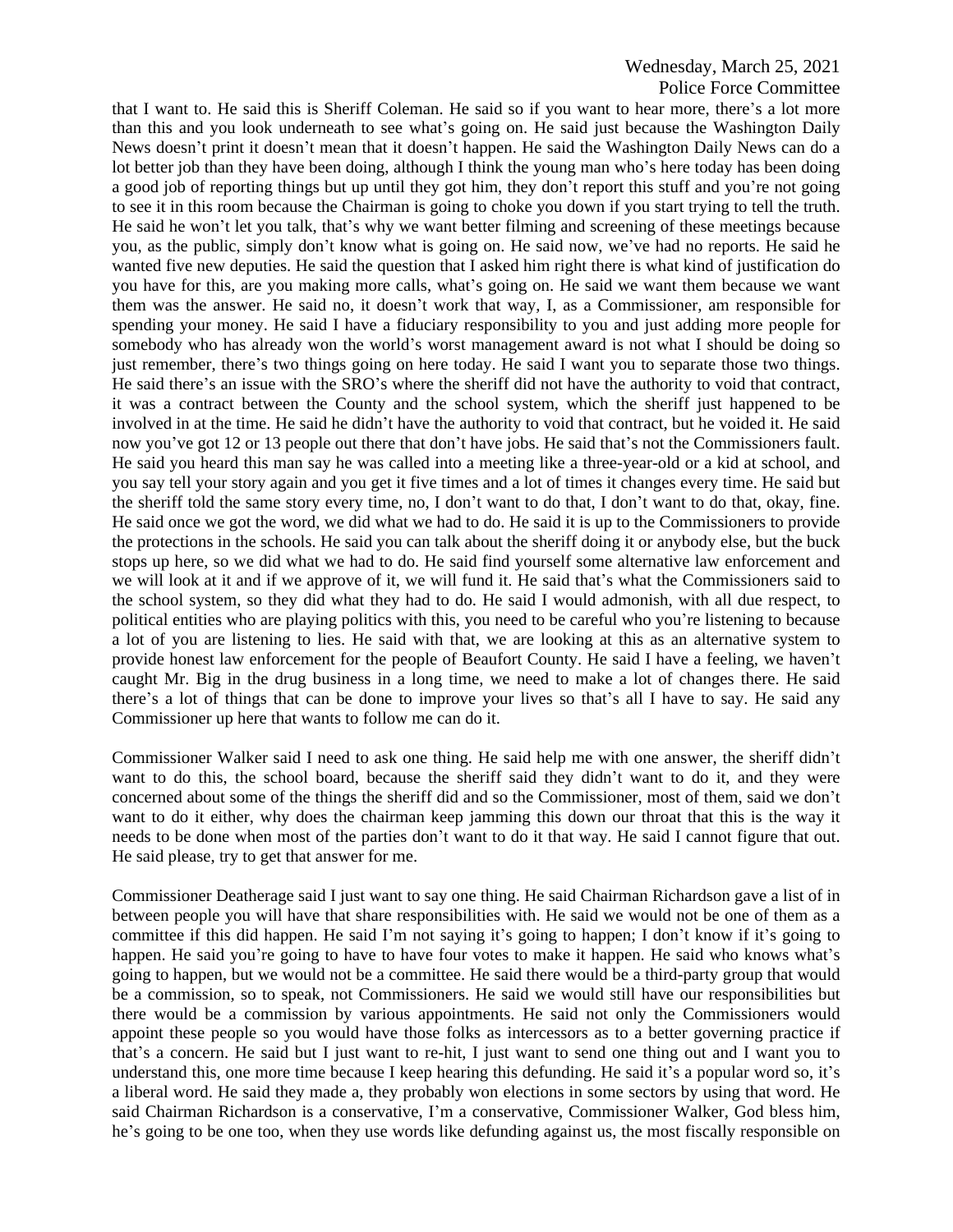# Wednesday, March 25, 2021 Police Force Committee

this Board, that's kind of what liberals would call a dog whistle. He said so if that works for you, fine, you're not understanding the amount of money we have put in that department over the years and then a record amount in 2020/2021. He said if you're going to come in here and tell us we're bad people know the facts, please. He said one more thing about the filming, Chairman Richardson has been a good advocate of filming since it began. He said I have been a good advocate since it began. He said I'm talking about in the 90's. He said a long time ago we pulled money out of our pocket to get this thing started and we hire this guy over here, Randy Walker, to do the filming. He said we would like to have these meetings filmed so your comments would be on record and whatever we say is on record and you hold us to it. He said more access to government is better so if there's anything you can do with the Commissioners, keep yelling defunding, defunding, please ask them to film these meetings that we're having and do a better job when we meet at night. He said we have the capabilities to have better filmed meetings where you can get a closeup, where you can have a split screen, you can do all kinds of things like graphics. He said we've got the capabilities. He said we spent \$144,000 of your money to get all this so ask them can we have a better filmed meeting.

Chairman Richardson said I'll add to that. He said we've got \$144,000 into the video system that's in this new place and that's being held down by Commissioners, some who are sitting in this room. He said you could get a whole lot better quality than you have right now, but they simply don't want you to know the whole truth. He said if it's filmed and on film and everyone else is on film none of us have something to hide from. He said we're all for that. He said it's strange that you're getting your information from people who are trying to stomp down the filming of Commissioner meetings and other meetings. He said with that we will call this part of the meeting in conclusion. He said the next item on the agenda is County department interaction with the sheriff's department and I'll turn it over to the manager.

Mr. Brian Alligood said just a couple of things that are not county departments but wanted to give you an update. He said as you recall at the last meeting you asked that we reach out to a couple of people, the district attorney, had a conversation with District Attorney Edwards, he is in court this morning and was not able to be here but he said he would certainly review legislation and have a conversation with his counterpart in Gaston County, who was actually an ADA in 1984 when that legislation passed and is now was elected in 2007 and is now the DA and he knows him and said he would have a conversation with him about his perspective on it. He said I reached out to Judge Sermons and as you're aware, the way this legislation was written it established the civil service board in Gaston County. He said the member of the civil service board are appointed by the resident senior superior court judge, according to this legislation. He said that was the conversation we had last meeting about reaching out to him and have some conversations with him. He said he indicated also that he had criminal court this week but he too, knew well the superior court justice in Gaston County and will reach out to him and get his impressions on that as well. He said so both of those are underway and hopefully at an upcoming meeting they will be able to provide the information you would like to have. He said the second item that you asked us to do, first you asked us to reach out in Gaston County. He said we talked about that when we talked about the trip and that would be the appropriate time. He said you also asked us to reach out and have County departments come and talk to you a little about their interactions and they're day to day operations with the Sheriff's Office. He said I think all of our departments interact with the sheriff's office. He said two main departments are DSS, and DSS does that in a manner that is a little different than everybody else because of civil processes they deal with and some of those things. He said Melanie Corprew is the DSS Director and she's here today to talk about that and just help you understand everyday operations and what may or may not change in the difference between a county police force and the existing sheriff's office. He said a second department that is here today is Carnie Hedgepeth who is the Emergency Services Director and obviously there is a lot of interaction between the Sheriff's Office and Emergency Services, whether that be doing response efforts on a daily basis or during responses to natural events, natural disasters and those kinds of things, there's a lot of interaction, as well as communications, they obviously stand up the communications center for us and there's a lot of interaction there.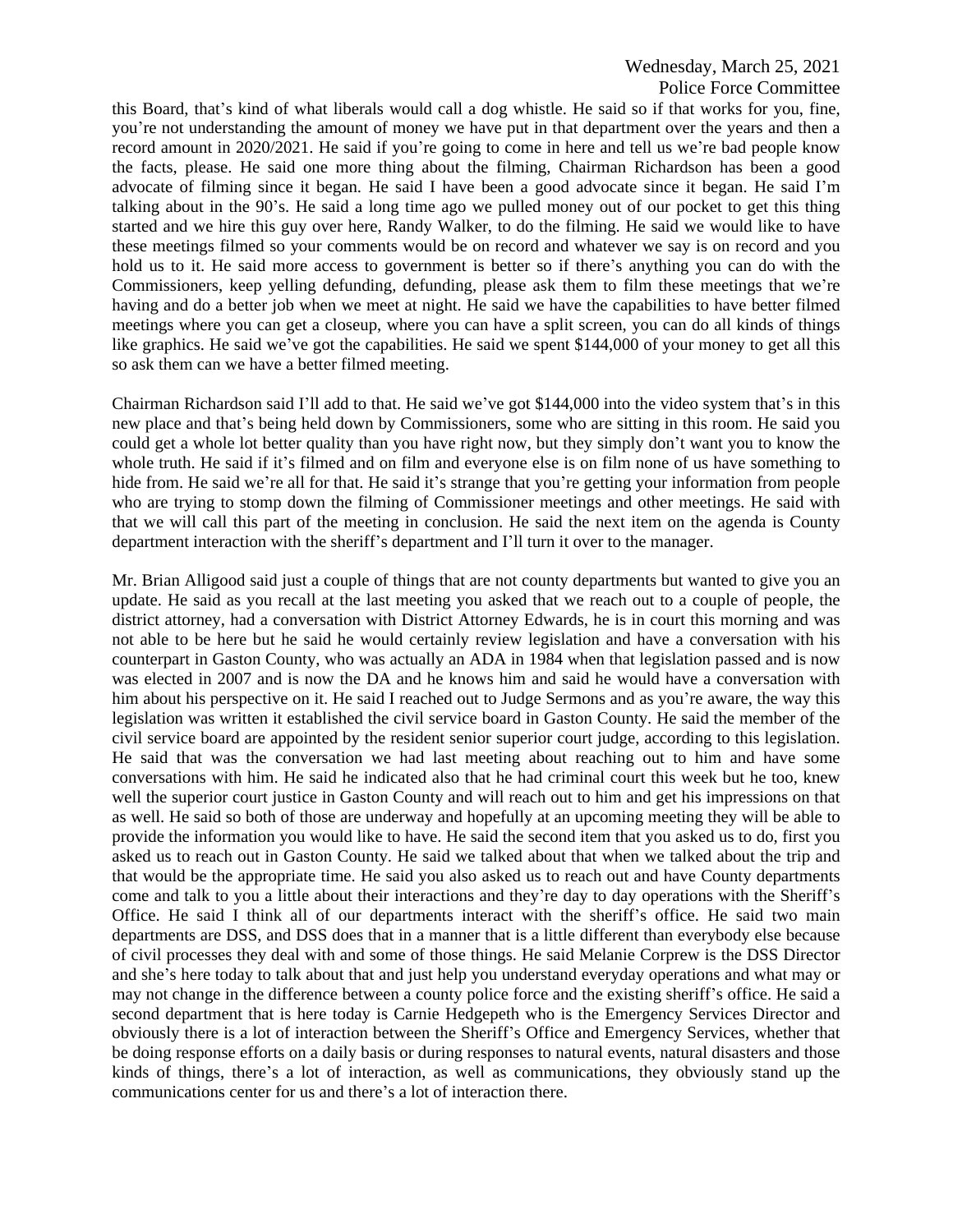Chairman Richardson said I just want to say one thing, what we would like to hear from both of these departments here today, of course you can tell us anything you want to tell us, but we'd really like to hear what services you are presently getting from the Sheriffs' Department and what services you need. He said we've got enough controversy; we don't need to sail off into any other directions.

Ms. Melanie Corprew said thank you for inviting us today to share some information. She said I also have Lori Leggett, our deputy director, with me. She said if I miss anything, if it's okay I'll just ask her to adda anything she can think of. She said law enforcement and the sheriff's department provide services to the Department of Social Services. She said as you know we have child welfare services, child protective services, foster care, adoptions. She said we also have adult services, adult protective services, guardianship, and we have economic services which are our public assistance programs. She said we do routinely call for assistance and generally it's our child welfare program. She said sometimes our adult welfare programs and then every now and then in our public assistance programs if someone is unhappy with a decision on a case. She said they also provide security for us when we have natural disasters, and we open up shelters. She said also, if we are, when we administer disaster food and nutrition services after a disaster they come and provide security and crowd control, that generally can be 1,000 and 2,000 people and certainly we need security for that. She said I will let Ms. Leggett, on each one of those programs, go into more details about exactly what services they provide for each program.

Ms. Leggett said on the child side and the adult side we serve petitions that have to be done by the sheriff's department. She said they do all petitions for us, serve for us timely, we don't have any issues with that kind of thing. She said if we take a child into custody normally, they do help us if it is a volatile situation. She said during the pandemic everything has been very vulnerable and we've had lots of interaction due to that because of heightened emotions. She said when we need to discuss a plan and we have violence between the party for one reason or another they can stay in the room if they need to but sometimes, we just have them in the hall. She said we have them come for parental visits when weapons have been an issue or there has been something known to us that we have a social worker and children in danger they will come and help with those. She said they also help with all of our IVC, involuntary commitments. She said we have large number of those in this county on the adult side and the child welfare side. She said they normally will stay with the person if we get into a situation and we're at the point where we know we're going to take an IVC they will normally stay there until we receive that paperwork and can return there so that person is not wandering around the streets. She said we also, when we take our guardianship cases into custody, as you know that's getting younger, the population is getting younger so that's 18 to 40 is the population we're tending to deal with, with severe mental health and so they've been able to help us with those cases. She said I think I've already said this but any situation we know is going to turn violent we have the sheriff's department or the PD, depending on where we're at, to be present for those. She said I would guess that on average they're in our agency four to five times a month, maybe more since the pandemic, it's actually has been more. She said they go with us in the field when we're out in the County or in town depending on which entity needs to go, I would say, ten to twenty time a month. She said they also help us with children that are in our custody, wards in our custody that run away and get that on the news very quickly, so we've been very successful in finding our people quickly. She said we've also had numerous occasions on both sides of the police department and the Sheriff's Department when there's activity in the parking lot that just doesn't look normal, they swing in and make sure we're okay. She said that's happened a lot this year.

Ms. Corprew said as far as the child support is concerned, child support is handled by an outside company through a contract that the Commissioners approve annually and so they provide service for the cases Ms. Leggett was speaking about. She said our court cases, child support court cases, the sheriff's department provides service, notice of summons for a all those cases. She said they may have actual numbers; we just gave what we call average numbers.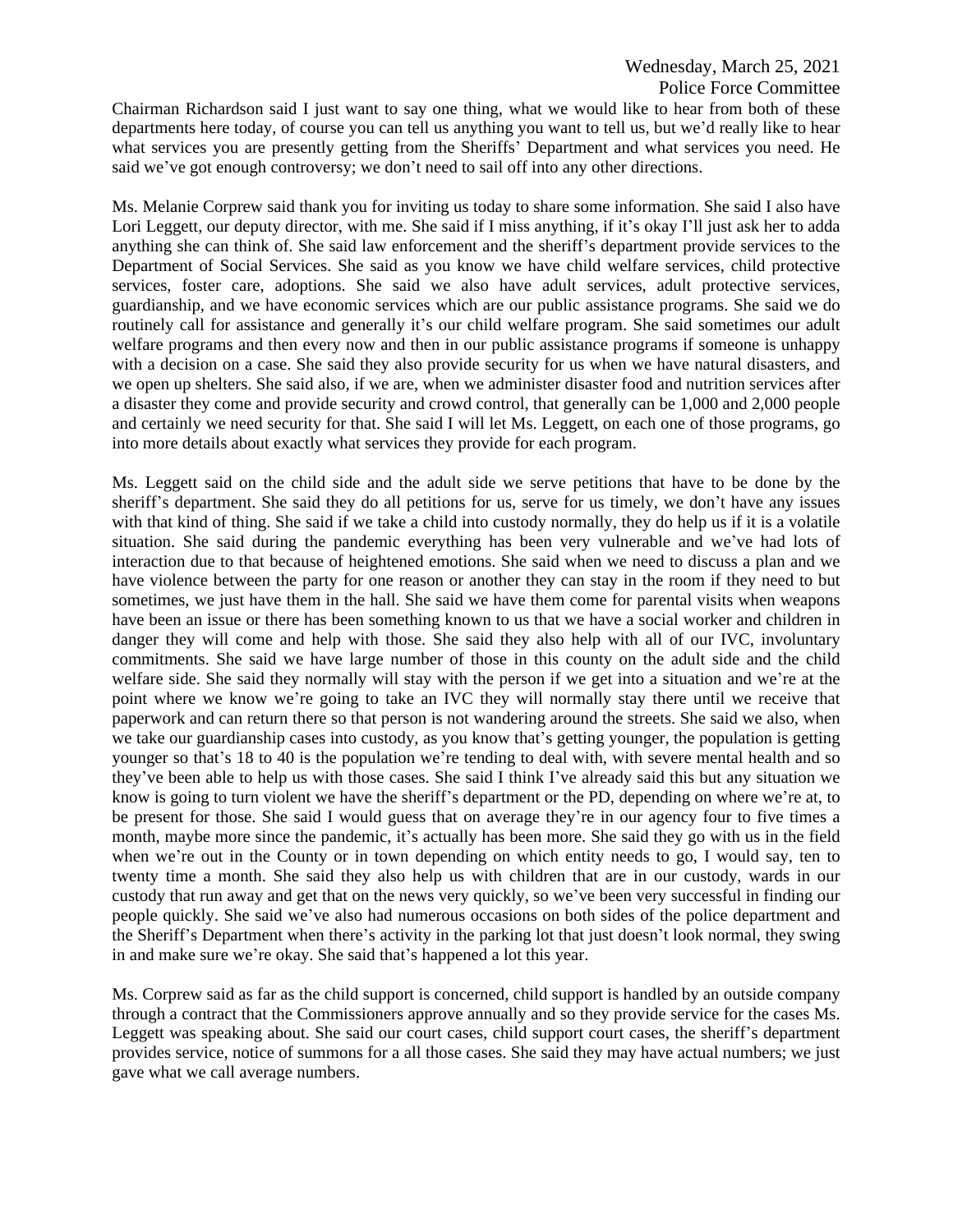Chairman Richardson said it looks to me like the service of papers is what the sheriff would be doing if we had a county police department so the security aspect of it would be provided to you by the county police force if we wound up with that. He said that's the way I see it.

Commissioner Deatherage said yes, they're going to have cars and they're going to have the armed folks and they're going to be managed.

Chairman Richardson said are there any additional services that you would like to have, while we're going into this.

Ms. Corprew said not that I know of. She said we've, I would say we get good service form law enforcement in Beaufort County, the Washington Police Department, the Sheriff's Department.

Mr. Carnie Hedgepeth said I'll be speaking form Emergency Services. He said there are several different sub-divisions of our group. He said first of all, with fire, on specifics, the Sheriff's Department commonly helps us with fire investigations. He said if we get looking past just point of origin, if we start to not put all of the pieces together or there's any concern at all that it could be or we're unable to rule out any type of illegal activity so on the fire investigations general statute gives every fire chief the authority and responsibility to come up with a cause of origin for every fire so that originates with the fire chief across the county and across the state. He said our office helps in coordinating that and then when we go deeper if there's any concern, we have the Sheriff's Office has an investigator or investigators who help us with the investigation. He said if it ends up going down a possible legal track then law enforcement ends up taking the lead roll of that as we go. He said when it comes to emergency management, in our EOC, the Sheriff's Office normally puts a representative that would manage the law enforcement branch so for instance, if we have a hurricane, we will have a member of the Sheriff's Department that works as EOC staff and would work with all law enforcement across the County, being that major conduit of communication. He said also, during our emergency operations center activations there are times when we put a shelter in place. He said the Sheriff's Office is the primary law enforcement that is assigned individual pods and groups that are coming to those shelters. He said lastly, really during disaster times it's the high clearance vehicles, the Sheriff's Department has two of those vehicles, we commonly team with them by putting a firefighter and paramedic on those trucks to be able to go into places so we work together in that but that is their asset. He said under EMS the Sheriff's Department helps us on a routine basis with what we call delta or echo calls, it's a priority dispatch. He said in common words it's just he most serious calls. He said we have potential for life or death. He said they assist us with those calls with basic first aid. He said we commonly do something that's called pit crew CPR. He said if someone has coded what pit crew CPR does is it rotates the person who's doing compression out every two minutes so it's a constant fresh person. He said the Sheriff's Office has done very good in providing deputies on calls across the county when that's happened. He said they rotate in with our EMS and our workers in doing that. He said also providing scene security. He said if we're going to something and we're not sure of the safety of it then if it's in the county the Sheriff's Department would secure that scene and provide us safety as we're there. He said under our search and rescue a lost person is actually, by law, a law enforcement event. He said we work closely with the Sheriff's Department on that, with that once they identify exactly what's going on, we come in, we work under the Sheriff at that point, but we start providing logistics for bringing in the other search and rescue groups for that. He said lastly is 911 Communications. He said that is a different division but it's under the Sheriff's Department and obviously we're very dependent for 911 for our fire and EMS calls.

Chairman Richardson said are there any additional services that you might want if we were to change to a police department.

Mr. Hedgepeth said we've had a very good working relationship. He said I cannot think of anything that we have been in need of that the Sheriff's Department has not agreed to provide for us.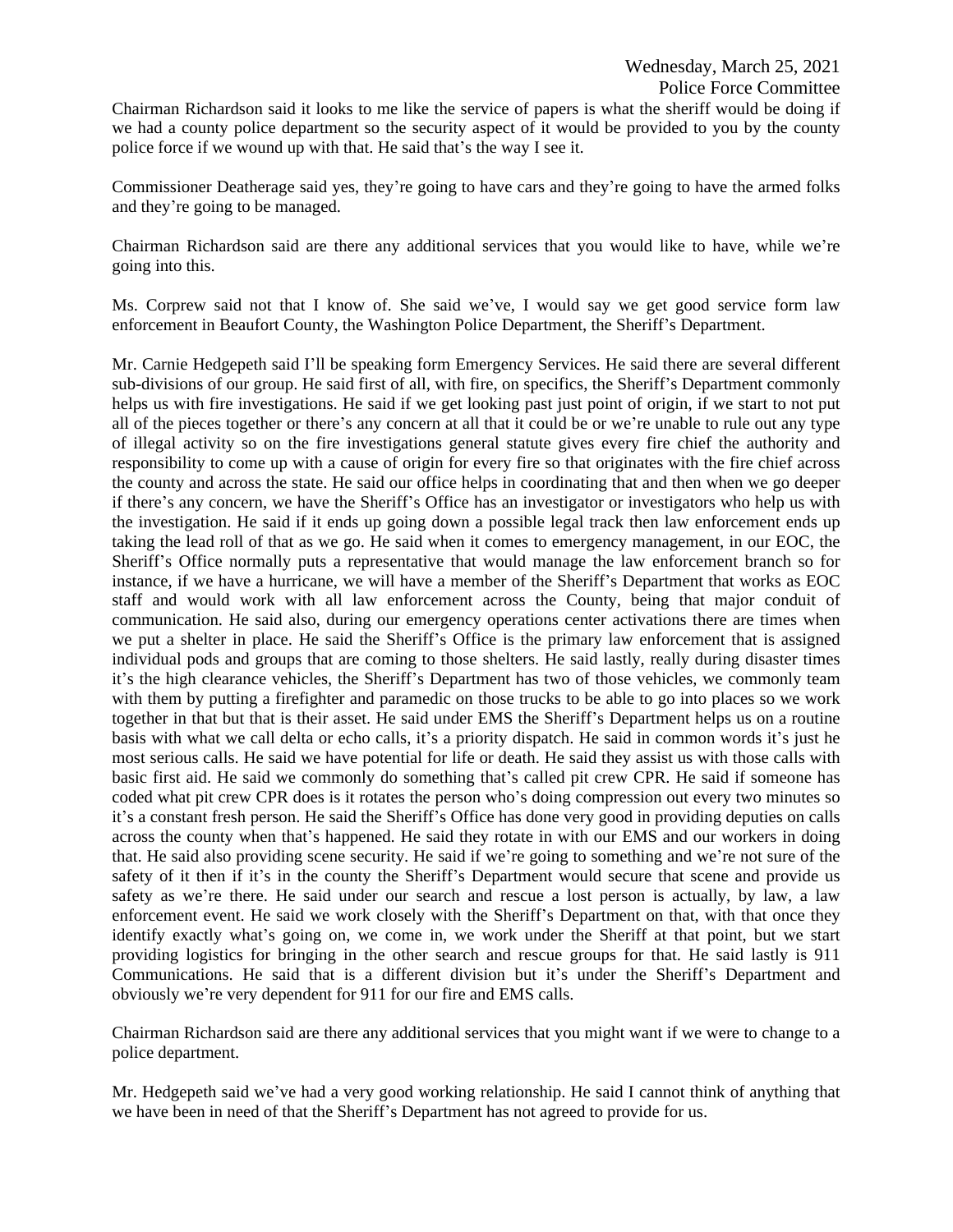Chairman Richardson asked if there were any questions from the Commissioners.

No one spoke.

Mr. Alligood said just one more thing, on a daily basis they do interact with the Finance Department and the tax office, so we don't have folks walking to the bank with large amounts of cash. He said they help us on a daily basis with transports and protect our people so that's another interaction they have.

Chairman Richardson said thank you very much, we appreciate you giving us the information and we're glad to hear from you. He said the next item on our agenda is a discussion, I guess, for the board members here of pros and cons of having a county police department. He said some of this I covered in my rant that I did earlier, but we need to talk about that, so I'll turn it over to the Commissioners to start.

Commissioner Walker said government, in general, has a habit of fixing things that aren't broken. He said the question here is any of this broken. He said this gives us a great review to go back and see what it is we don't like because we don't seem to have anybody, other than the Chief Deputy, that we can talk to, to complain and usually when we do complain it's questionable whether something gets fixed about it. He said I would say a con would be fixing something that really might not be broken, to a certain extent. He said the pros would be control. He said I think you've got a lot more control than we have now and if you've got this, there's a lot more checks and balances and I like that. He said I like the checks and balance thing that would have to come out of this thing and so there's one little issue that could go through the system and an answer could be gotten and corrected if we do so.

Commissioner Deatherage said I'm ambivalent about this however I feel charged to listen to all the folks and hear what they have to say. He said also, I want to hear from the Sheriff. He said I'd like to hear from the Sheriff if at all possible, it might be an impossibility, but I would like to hear from the Sheriff in a public meeting setting so that everyone could hear what he said and the ramifications of such and how important that is for the publics access to the goings on and machinations of any changes that could be made. He said but, there are some inefficiencies in the Sheriff's department that I would like to see fixed. He said I've made mention of it in the meetings, I'd like to see that happen. He said right now we have no redress with the Sheriff or his first in control, in command, and it would be nice to have a little more redress since we do act on behalf of the folks that elected us. He said we've heard a lot about we can be elected, and we can be un-elected, well I've been elected three times as a non-incumbent so I'm not really worried about term limits, I'm not worried about ever being elected again so, I mean I do what I think is right and I will always do that. He said it's real simple for me, this is not a money-making job for me, it's not a steppingstone to another political job and it's just something I try to do well. He said doing that job well means we have to look and see how other people are performing their jobs in Beaufort County at all departments, at all levels and sometimes I come up with some different ideas than other folks but that's the way it's going to be. He said now I'm not clear on what my idea is going to be about this whole police thing but I can tell you right now we do have some problems here in Beaufort County and it would be nice to be remedied. He said we have some outstanding deputies, we really do, and I think that's not the problem. He said I think they do a good job. He said I think guidance is important whenever possible because let's face it, deputies are just part of the chain of command, they do the hard part. He said the other part of them being supported and guided, it comes from another rim, so I don't want to cast any aspersions towards any deputies whatsoever. He said I'm very happy that we're busting drugs in Beaufort County. He said I think that's one of the good things. He said I agree with Chairman Richardson, narcotics are the evil of our time and they cause people to do other bad things and think other bad thoughts and I'm very thankful for the good job they're doing in narcotics. He said it could always improve but they are doing a good job in getting people off the streets and getting drugs off the streets. He said but I've gone on, I could probably go on and on and I've probably taken up enough of your time already, so I gave you a window into my thoughts at this time.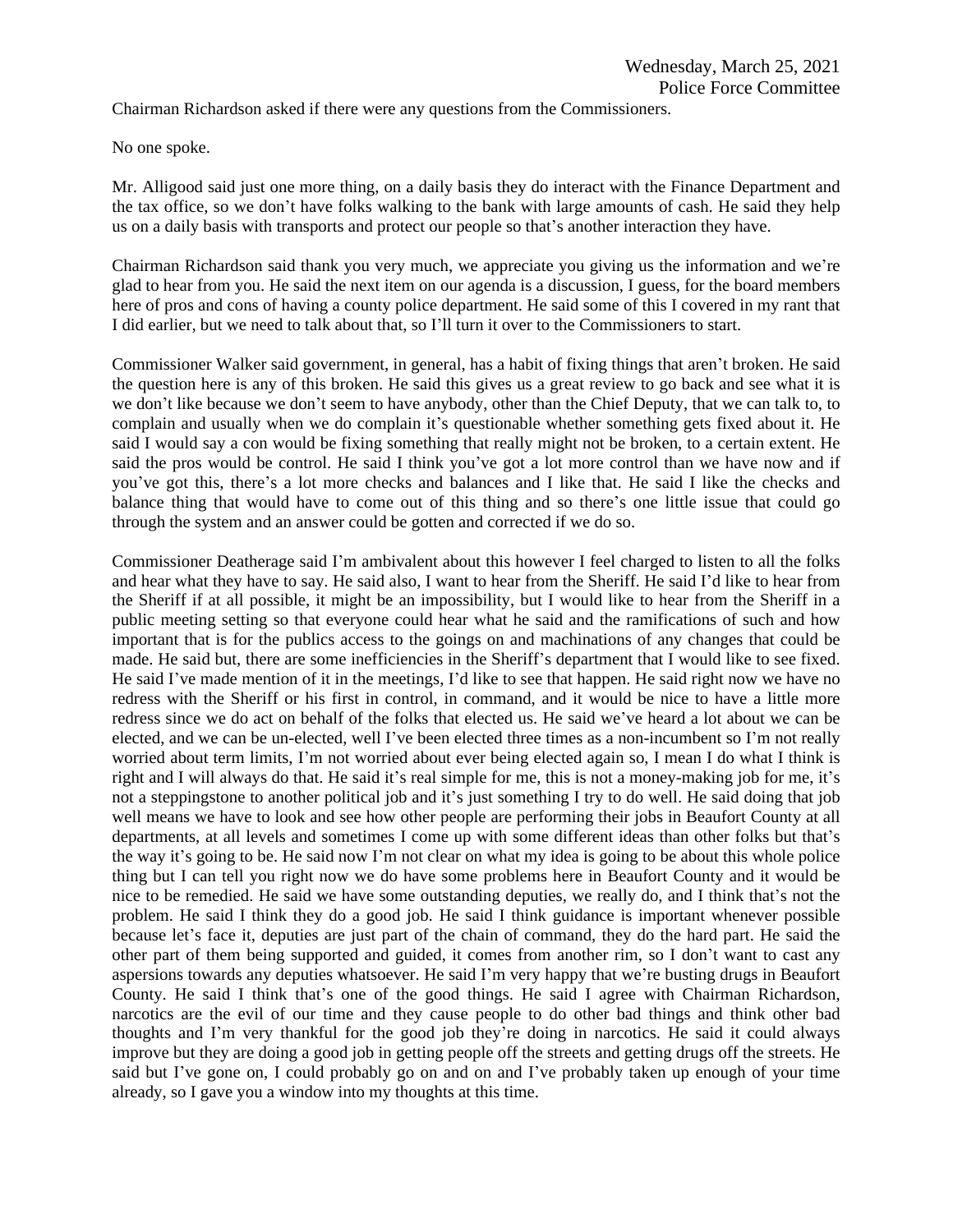Police Force Committee

Chairman Richardson said for me the amount of time, I'd be here 24 hours for this thing. He said the time doesn't bother me. He said what's important to me is for people to understand what's going on and what the benefits are and the problems we have. He said we've got a lot of problems with law enforcement in Beaufort County. He said as Commissioner Deatherage has said, it's not on the bottom end of law enforcement that we have problems. He said it's not the deputies, it's not the people that we deal with day to day. He said we have problems on the top end with the arrogance. He said I know for the last ten years, when Jordan was there and this sheriff is there, you make request for public information that the law very clearly tells you the Sheriff has to provide to you, and they refuse to provide it. He said you can't get information out of them, it's a secret police organization. He said go to the city police departments, either Belhaven or even Washington and ask for the same information and you'll get it very quickly because they do what they're supposed to do. He said the Sheriff does not provide information to the public that he should be providing. He said where is his last report of the number of people he has arrested in the last year or the year before and where are the statistics, they are not there. He said that's one of the things that the law provided in Mecklenburg County. He said they're required to produce this information for the benefit of the Commissioners and the public so you can see what they're doing, so you can see where the trends are, so the public can know what's going on. He said our Sheriff, this is a secret organization, he has refused to appear before the Commissioner for more than the last year so the opportunity for more cooperation is tremendous. He said if you're looking for justice, if you had a relative that died in the jail, if you had somebody that was murdered on the street, if you had a case that's gong nowhere, right now you have to go beg the Sheriff to open it and do something and then you probably can't get an answer. He said with a county police department you can go to any Commissioner, you can go to the County Manager, you can go to the Chief of Police or you can go to the Commission. He said the public now would have access to law enforcement. He said you do not have access to law enforcement now. He said you have access to tyranny which says we're going to do it our way and go play somewhere else or we'll arrest you, if you make any move, we'll arrest you, so this is not a good situation. He said the constitution of the United States of America, which everybody wants to talk about, and the State of North Carolina never envisioned one-man rule for justice in any county. He said it's wrong. He said it has evolved. He said it started off as a good thing and it worked real well as long as you had a community Sheriff that new the people in the community, but we've not been electing that kind of people in Beaufort County for the last many years and a lot of other counties haven't either, so they just hunker down and take the beating. He said you don't have to do that. He said the will of the Commissioners, quite frankly, they are worms, they don't have a backbone. He said if they had more backbone the Sheriff would not get away with what they're getting away with because we do have control of that. He said we have control over their budget, we have control of a lot of things but as long as counties do not enforce what they should be enforcing with any official, elected, appointed, whatever, under our jurisdiction, you're going to get what you're getting right now, which is a really bad situation. He said getting the information is very important. He said we have been spending, and don't hold me to exact numbers, but it's in the neighborhood of \$100,000 a year for drug buys in Beaufort County. He said it's been appropriated, lets put it that way, for the last, at least, ten years. He said we do not have a single report, the Commissioners do not have a single report on how your tax money is spent, how effectively spent it is, whether the program is effective or not, we don't even know what the money is being spent for and when we ask, we're told we're not giving it to you. He said well, in order to get that information, you need a vote from four Commissioners. He said four Commissioners won't vote for it. He said they'll never vote for it but if you go to a county police department, that's public information that you're entitled to know something about and every month you're going to get a report on drug arrests and what's going on in that particular area. He said you're not getting that now. He said as a matter of fact what I see going on in the Sheriff's Department is there's a lot of time spent deciding who stays in the drug business in Beaufort County and who's not in the drug business in Beaufort County because all we're doing is arresting is street dealers. He said when are we going to catch Mr. Big. He said we haven't caught him and we're not going to catch him under the present system so the benefits for justice for you as a citizen in this County are tremendous. He said look back at the incidents that you've had over the last ten or fifteen years that involve the Sheriff's Department, that involve not giving people information and abuse of people who have been arrested, and we've had several of those. He said we've managed to wiggle out of them because we have good lawyers,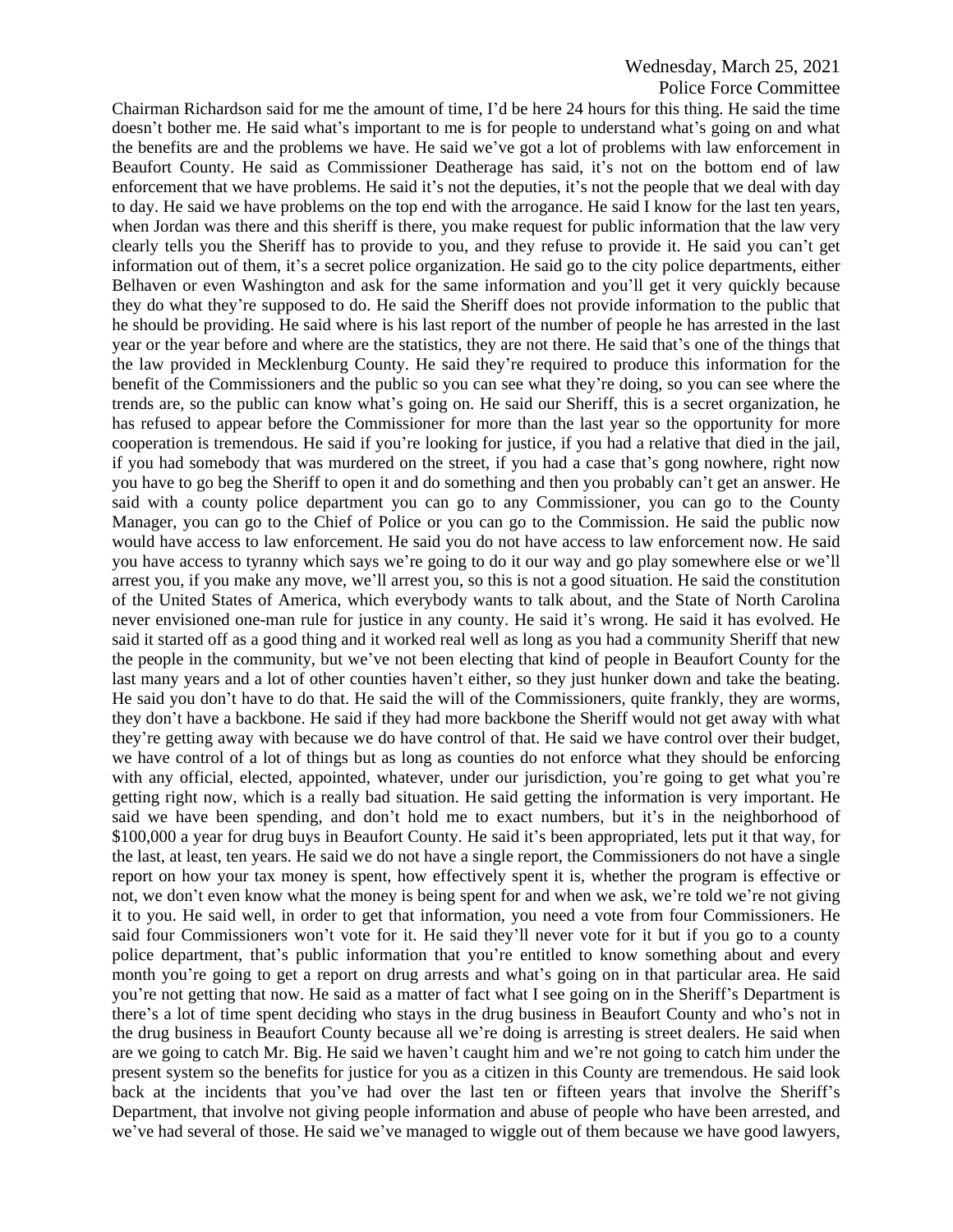Police Force Committee that doesn't make it right just because a lawyer let you wiggle out of it, so the benefits far outweigh the problems with this. He said and yes, those policemen, those deputies that are here right now are probably going to be here when this is over with if you go to a county police system because they will be offered jobs in the new department so the idea that we're going to put people out of work and we're going to defund and all this sort of thing, you're going to have a lot better management. He said right now you have one man rule and it's what one man thinks on how things are managed. He said if you have all of these entities involved providing you with oversight, which democracy demands that the oversight be provided, then they're going to be looking at hey, do you have efficient systems set up for making these deliveries and picking up these prisoners or is it knee jerk for what somebody thinks in that moment that they need to be doing. He said we can demand better management. He said we've got cases right now that you're going to hear about shortly that's botched. He said the main reason it was botched was very ineffective investigative abilities at the Sheriff's Department and you'll hear about this very shortly. He said I hope we hear about this at the next meeting, but we don't know, as Commissioners, and you don't know as the public how good or bad a job the Sheriff is doing on investigating crime scenes. He said Allen Jordan would write you a letter, and I don't know if this Sheriff is doing it or not, but he would say we're not going to investigate your case and the reason we're not going to investigate your case is because they didn't steal enough from you. He said can you believe that, and the people have been putting up with this. He said it's time to look at a change and it's time to look at the people being in control of their law enforcement so that justice can be obtained fairly and equally for everybody, not who gave the sheriff the biggest contribution during the last campaign. He said so those are the benefits I see out of this. He said a tremendous reduction in corruption and better local policing because citizens will have the right to appeal for it. He said now, the next part is sort of tongue in cheek, what are the handicaps of not having criminal law enforcement in the Sheriffs Department. He said I'll leave it up to you guys to come up with some reasons because I can't.

Commissioner Walker said I think competition is good. He said there is bad competition, and I don't see how you cannot have bad competition when the sheriff gets to a scene before the Beaufort County police force and are they going to share information properly because they don't want the Beaufort County Police Force to get more credit than maybe them.

Chairman Richardson said the sheriff wouldn't be at the scene, as far as I understand it.

Commissioner Walker said there's got to be a time that he will be if he just drives up on a scene or he's serving papers so there could be a situation so there's probably going to be some animosity there that, between the two law enforcement entities, I suppose.

Chairman Richardson said since you bring that up there was a period of time when the Sheriff did not cooperate with the Washington Police. He said we've had that in the past. He said if you have a county police department it's just a matter of the manager and the Commissioners, or whoever, saying to the chief of police, look we need to do something to iron this out and get better cooperation to get this working whereas, in the past the sheriff arrogantly, deliberately would not cooperate with other police departments. He said you're right, there's a lot of that stuff that's happened in the past. He said it needs to stop for the benefit of everybody in the county.

Commissioner Deatherage said I could go and get long winded about this and still not say anything so I'm going to reserve judgement for a little while.

Commissioner Richardson said okay. He said the next thing on our agenda is we talked about having a trip to Gaston County to talk to those people to see how they do things, to see how it works over there so I'll turn it over to the manager.

Mr. Alligood said I reached out by email to Kim Eagle who's the County Manager in Gaston County. He said they are the only county in North Carolina right now who has such an operation. He said previously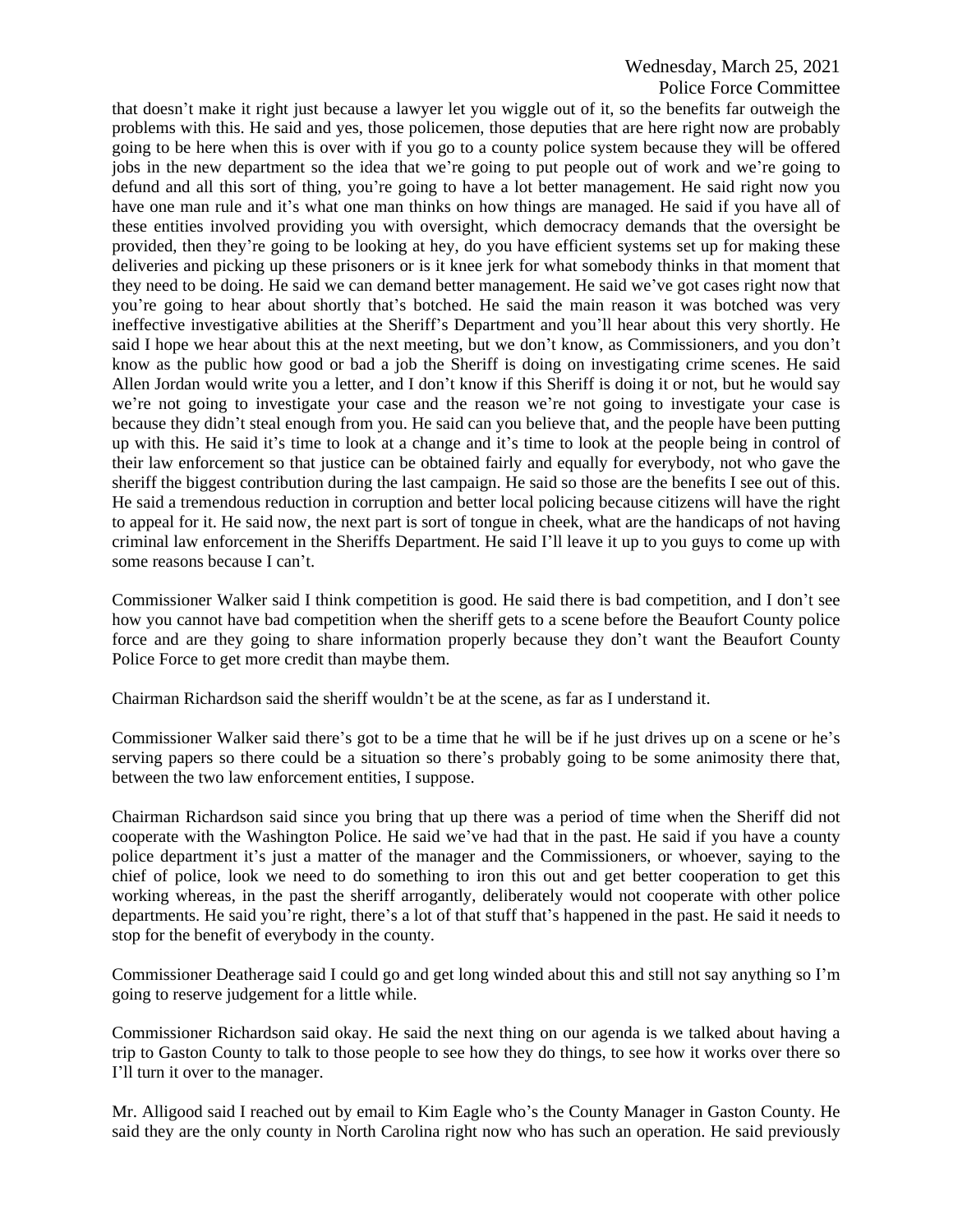Mecklenburg and the City of Charlotte had something similar but the combined it, so Gaston is the only one in the state now. He said I reached out to Ms. Eagle to ask her some questions, got a return call Matt Rhoten, who is her deputy County Manager and essentially public safety is in his portfolio so we had a conversation and essentially what I asked them was I explained to them what the committee was looking at and was there an opportunity to come and have a conversation based on what they were doing and what protocols they were under and he said that was certainly an opportunity, that they were taking face-to-face meetings now and the majority of their staff had been vaccinated. He said they still had certain requirements, they're going to require you wear a mask, spread everybody out but they were certainly taking appointments. He said so we can work that out. He said the way we left it was I would come back and report to you on the information and we could figure out some dates and sometimes and work with them. He said what I explained to them was my understanding was this committee was looking at was a couple of areas, first of all from the management side, the management and finance piece relating to how that works in Gaston County and that would probably be from the Deputy County Manager level or the County Manager level, however you've got that, and the finance officer. He said then a conversation, hopefully, with the police chief, to talk about operations as well as the Deputy County Manager, with that being in his portfolio. He said then a conversation about oversight. He said as you're aware, the local bill that's put in place to establish that oversight committee. He said there's some interesting things about the oversight committee and I did ask a couple questions, and I'll get to that but on the finance side, Mr. Rhoten did say just remember, if you do this, you have two agencies who will be asking you for money instead of one agency. He said did also say that when you have a conversation with the police chief the police chief is going to tell you it's the best way to handle law enforcement in the County, it's absolutely the best way to do it. He said he did say he's a little biased so he will tell you that. He said then, with the oversight committee, I did ask him about that because there was some curious, it's rather curious the way this is put together and I would ask the committee to consider that when you look at it, one of the challenges I see when I look at it, certainly don't have any issue with an oversight board in that we have lots of oversight boards, we have multiple oversight boards, they are advisory in nature but this oversight board is appointed by the Chief Resident Superior Court Judge and they have the ability of, according to the legislation, that if there is a disciplinary action that occurs that an officer wants to appeal then they go through the police advisory board. He said there is the opportunity in there that it comes, that there's a recommendation that comes from the police advisory board to the County Manager. He said the County Manager, according to this legislation, can push that back to the advisory a maximum of three times to say how about look at this or how about look at that, but ultimately, in the end, and it's really clear, it says he shall direct the chief of police to implement the order of the civil service board, being the County Manager. He said so ultimately whatever is the final decision it's the final decision by the civil service board. He said as you know, in our organization there are differences in how there's accountability and how there's due process in how we deal with disciplinary actions or adverse actions against employees. He said it's a little different if you're at DSS, it's a little different if you're at the Health Department because they follow the state personnel act so there's some additional appeal process there. He said if you work for the Sheriff right now, the way the statutes are, you work at his pleasure and he does have that singular ability to say you no longer work for me for any reason, any reason. He said it's the same for the Register of Deeds. He said the Register of Deeds has that same power by statute. He said in our organization there's three people the Board of Commissioners has that authority over with a majority vote, the County Manager, the County Attorney and the County Clerk work at the pleasure of the majority of the Board of Commissioners and the Board of Commissioners appoint the Tax Collector and the Tax Assessor so there's some control there but in general, all other employees that fall under the purview of the Board of Commissioners rolls under the Manager so in our personnel policy there are procedures in which if there's an adverse action taken against an employee the Department Head or supervisor initiates that action, there are different appeal levels and ultimately it ends up on my desk. He said if there is a final appeal it ends up on my desk and I have the authority, under the personnel policy, to make that final decision. He said there is no appeal beyond my final decision when it comes to an employee and I tell folks very clearly that there are two things that I look at when I do those appeals. He said I look at due process, was there due process in the way we did things, did we follow the personnel policy to the letter the way we're supposed to and was it just cause. He said was the action taken against the employee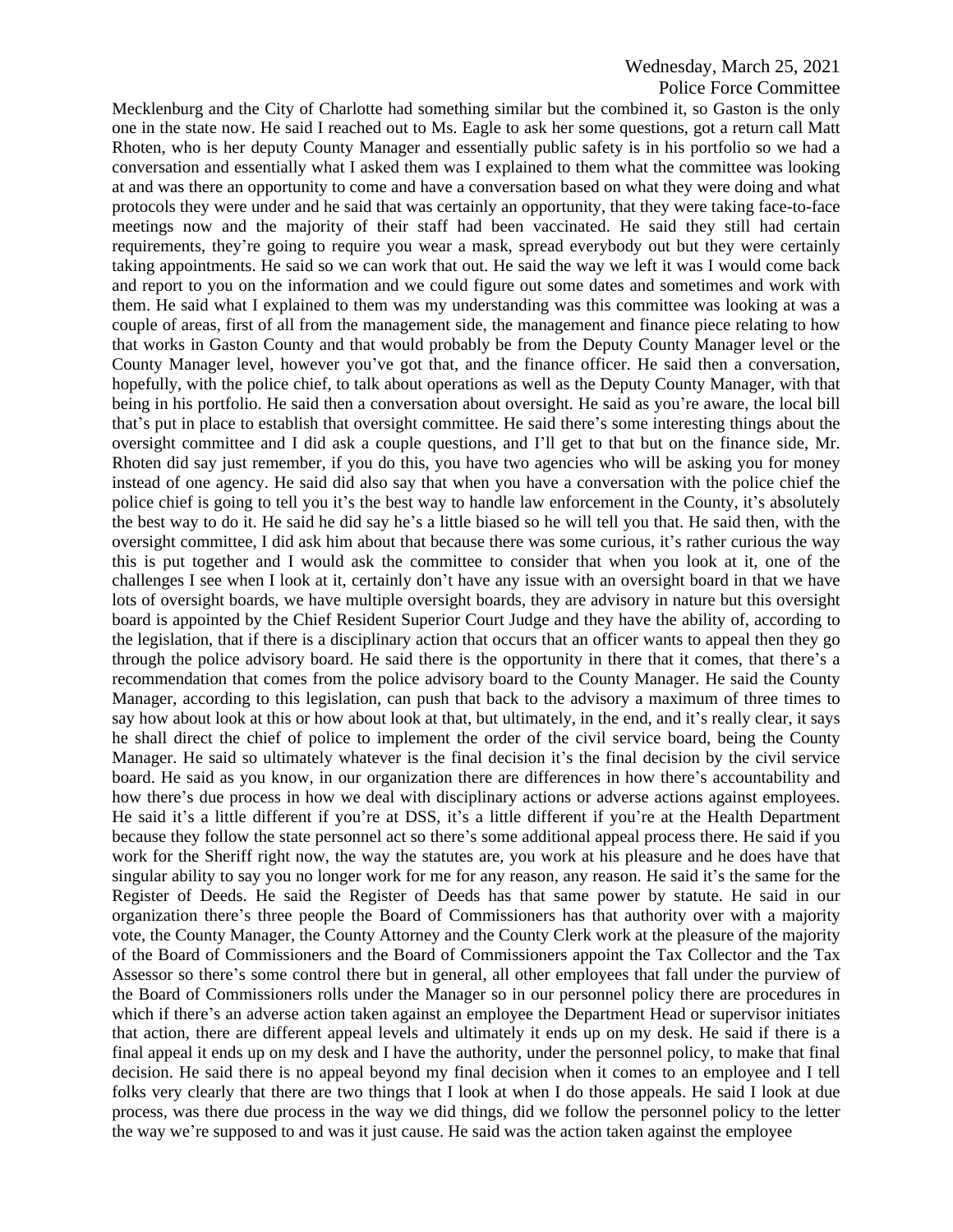#### Police Force Committee

justified under the situation. He said so those are the two things I look at during appeals but ultimately it is my decision and my final decision, and I am held accountable by the Board of Commissioners. He said once it goes beyond me the PC is court but there is no appeal beyond that. He said that would be my big concern with this is that you have a civil service board that essentially is directing the culmination of adverse actions against an employee that the people who are in charge of managing that operation don't have the final say-so on it. He said that gave me a little pause but that's different in the way it happens so those are the things I would say to you about that. He said again, Mr. Rhoten said they were happy to facilitate a meeting and they would line up things. He said he did say he'd only been there seven years, so he didn't have the background on the establishment and those kinds of things. He said he did say he'd be glad to talk with you, the police chief would be glad to talk with you, we'll have our county attorney talk with you, whoever you want to talk to he would be glad to facilitate that. He said he did recommend probably their former County Manager. He said he still works for them on a part-time basis, Mr. Chuck Moore, he said he'd be a great resource and then Ms. Pam Overcash, who is their former HR director, she still works with them in a different roll now, but they were both in place when this was put all together and he said they had that historical background. He said if you wanted to speak with them as well, he could certainly facilitate that. He said but they were open to a meeting so my charge was too come back to you and say we'll try to put some times together, I'll get back with him and we'll try to figure out how that works and give them enough time to line those people up that you may want to speak to.

Chairman Richardson said thank you, that's a great report. He said before we get into talking about the trip and arranging the trip lets comment a little about the committee of which you're speaking of. He said I understand your concerns, really, that the buck has to stop somewhere. He said it looks like with this it stops with this committee. He said we could certainly rearrange that differently if we do this when it goes for a bill with the legislature. He said it's kind of interesting that in 1957 is when Gaston County really went to a countywide police force. He said it was in 1984, and manager, correct me if I'm wrong, is what they're talking about when they went out and formed a public service commission, the three-member board and it sounds to me like they may have been having some problems with decisions and that sort of thing. He said I don't mind doing it a bit differently. He said I think we need the three -member board in some capacity and don't have a problem with that. He said I think it's a great idea because right now, as you pointed out, if the sheriff walks in this morning and says you don't work for me anymore, you don't work for him anymore because you're his deputy and you have to stop and when you consider that you say that's harsh but the defense of that is if you're my deputy you're the same as me, I have to be able to control you because I can't have you out enforcing the law one way when I think it should be enforced another way or emphasizing drugs today when we've got a serious traffic problem over here that we need to do something about, we can't have that. He said so the sheriff does have to have control of his deputies, just like the Register of Deeds has to have control of his or her deputies, it's the same principal so while it may sound harsh, I agree with it in the case of the Sheriff. He said I think that going to, with the police department I think the tremendous thing in that is County employees would have a different amount of job security compared to what they have now if they're working for the Sheriff because that rule sort of applies over the whole sheriff's department right now, whether you're deputized or not. He said that's the way that rule is applied, and we need to do something about that. He said that is not right, from the standpoint of job security for our employees, they deserve a whole lot better than that so thank you sir and with that I will entertain a discussion about when we go to Gaston County, how long we'll stay and that sort of thing. He said I personally prefer overnight because I'm an old dude and I get tired and if we do it in one day I'm not going to remember very much when it's all over with, so you guys go ahead.

Commissioner Deatherage said as long as we do it in one night, I'm okay with that. He said we could spend both, all day, both days as needed but one night.

Chairman Richardson said let me mention one thing, I had a mention from another Commissioner yesterday that he may want to go on the trip. He said he didn't realize that we were just thinking about the three of us going but with that, with the approval of the other two members of this board, when I make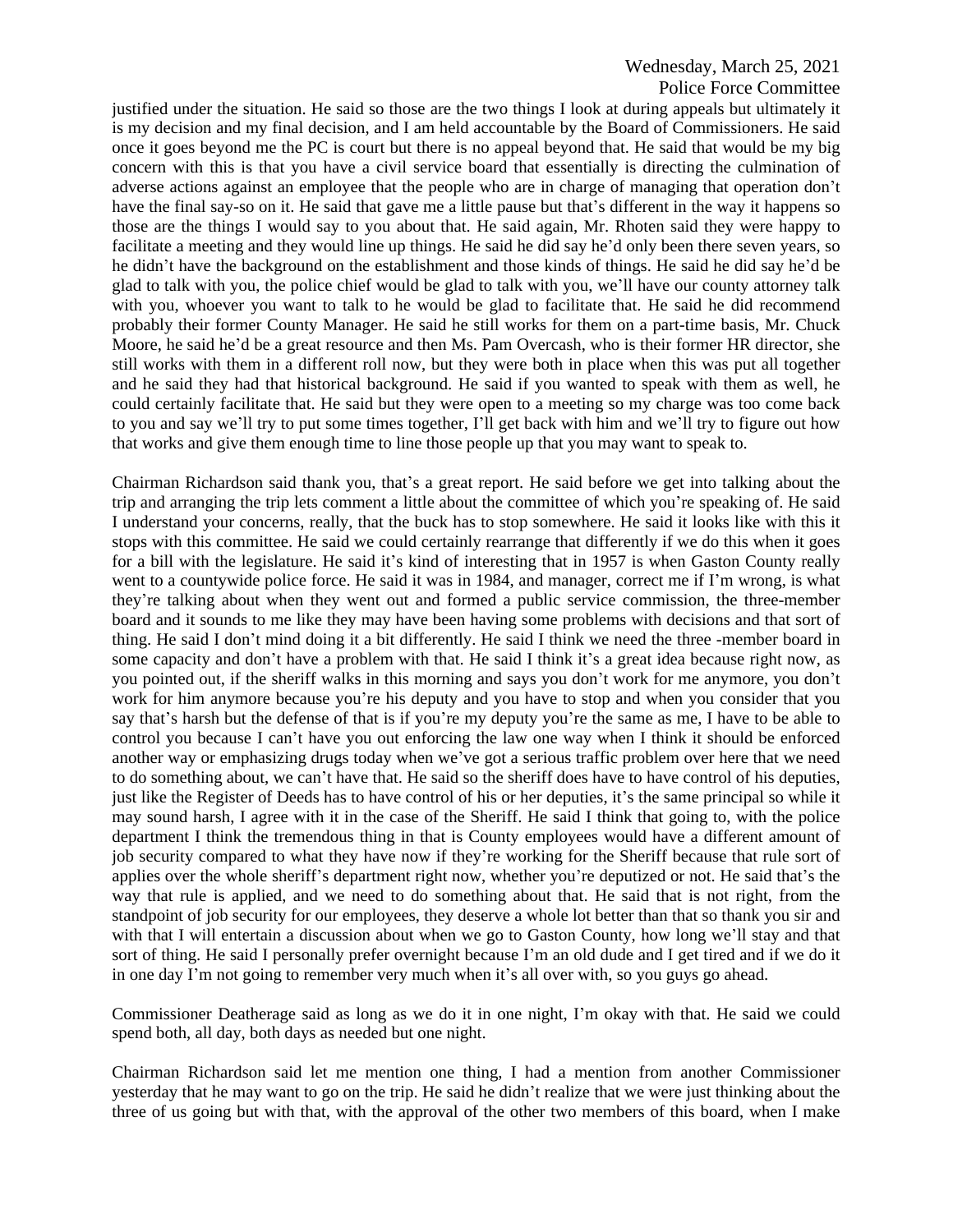my report at the next Commissioners meeting, I would like to be able to invite the entire Board to go if they want to go.

Commissioner Deatherage said I think you've got a consensus.

Mr. Brickhouse said why can't you Zoom them, why do you have to go.

Chairman Richardson said I understand what you're saying but there's a whole lot of things that can be said that would never be said on Zoom.

Mr. Brickhouse said can I ask something; it touches on this. He said if you're going to have a meeting with the Gaston County Police Force could you also have one with the Gaston County Sheriff's Department to see how the two work together. He said I think that would be some good information.

Chairman Richardson said I think that's a good idea. He said thank you, we'll ask the Manager to do that. He said we try to keep these meetings without public involvement once the public speaks but with that in mind does anyone else have anything they would like to suggest or say.

Audience Member – I would say it sounds to me like you're not getting along with the Sheriff and so you want to create another agency. He said there's two counties in the state of 100 that have this system and they're both big counties, nothing like Beaufort County. He said I think if we don't like the Sheriff, we can just not elect him next season. He said that's where the answer is, not to create another law enforcement agency.

Chairman Richardson said thank you for your comment. He said so when do you guys, when are you all thinking.

Commissioner Deatherage said my thinking is when we can get everything put together and I'm going to be flexible. He said we're getting ready to go into budget and getting ready to go into E & R. He said it may be summer before we can go.

Chairman Richardson said I'd rather go sooner than the summer, but I don't mind it if it has to be that way. He said we've got like, in April, we were talking about going in April, but we've got Board of Adjustment in what, so the Manager needs to look at his schedule to.

Commissioner Walker said for me if it's not the summer than I'm for Zoom too. He said the Institute of Government, we just did Zoom and there were people from all over the State of North Carolina participating and it worked really well but there's some things you wouldn't get to see.

Chairman Richardson said or say.

Commissioner Walker said or say, well I don't know, you can say anything you want to on Zoom but I think it's the see that you know.

Chairman Richardson said it depends on how cavalier you want to be.

Commissioner Walker said body language is important and you don't see that on Zoom, I would agree with that.

Commissioner Deatherage said I have mixed feelings on that because there's nothing like being there. He said sometimes, however, with Chairman Richardson as Chairman, it's just a three-member board but Chairman Richardson is a good chairman, whether it be for this group or our entire group. He said people get to speak. He said with past chairmen in the past, the reason I got on this Board, when we were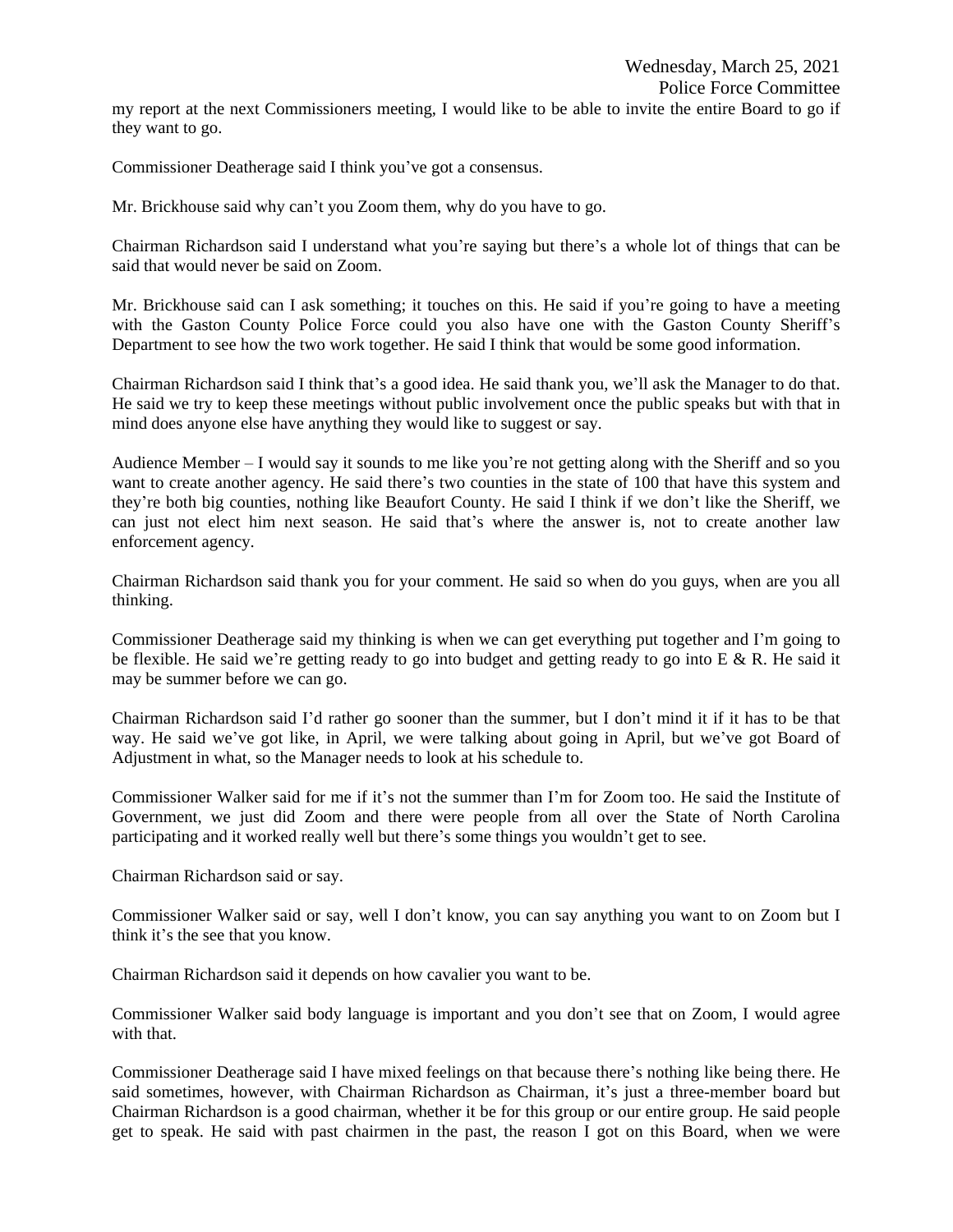meeting with the Assessor, he wouldn't let me speak. He said I was out of town on Zoom, I couldn't get a word in edgewise. He said I think he was just an inefficient chairman; I think we all know that but that's a problem. He said as far as me not having to leave town, I like that. He said it would be a lot quicker, it saves time and I'm not making money when I'm in Gaston County.

Chairman Richardson said I like Zoom, I've been on Zoom things, I don't have a problem with it, but I just think for the importance of what we're doing we need to go there and get our hands on it. He said a lot of times there's private conversations that you want to have that are not going to happen on Zoom, that you would never want to have on Zoom, and they would never put on Zoom are more important than anything else you're going to say or know about.

Commissioner Walker said then I think May or June.

Chairman Richardson said you want to push it off to May.

Commissioner Deatherage said we'll be in budget then and I'm going to be pushing for a lot then.

Chairman Richardson said well, there's only two weeks of budget if you're looking at budget.

Commissioner Deatherage said I would like to see a lot of budget time this year.

Commissioner Walker said well then say after June.

Chairman Richardson said you all are pushing this thing too far away.

Commissioner Walker said to get the budget passed and then we're free and clear.

Commissioner Deatherage said let's try and pass the budget as soon as we can.

Chairman Richardson said it's going to be passed in May, the way it's set up right now, the end of May.

Mr. Alligood said currently the way it's set up is your final budget workshop, to finalize the budget is Tuesday, June 1<sup>st</sup>. He said then we're looking for you to have your public hearing and consider adopting the budget on June  $7<sup>th</sup>$  if you do not adopt it that night, after the public hearing, then we have provided for a special called meeting the following week.

Commissioner Deatherage said well, I'm going to be out of town June 1<sup>st</sup>, sorry guys. He said I'm not going to be able to be here. He said that's going to push us back in June a little bit more. He said are we going to go over the budget this meeting coming up, the budget workshops and when we're having them.

Mr. Alligood said you've already adopted the budget schedule.

Commissioner Deatherage said yeah but as far as getting together after we do the budget, I'm going to be gone that first Tuesday, I was planning on being here that first Monday.

Mr. Alligood said June 1<sup>st</sup>, which is the Tuesday, is when we scheduled the last budget session of the Board to finalize the budget, to wrap it all up.

Commissioner Deatherage said I'll probably miss that one.

Chairman Richardson said the last two weeks in May, what's going on with that.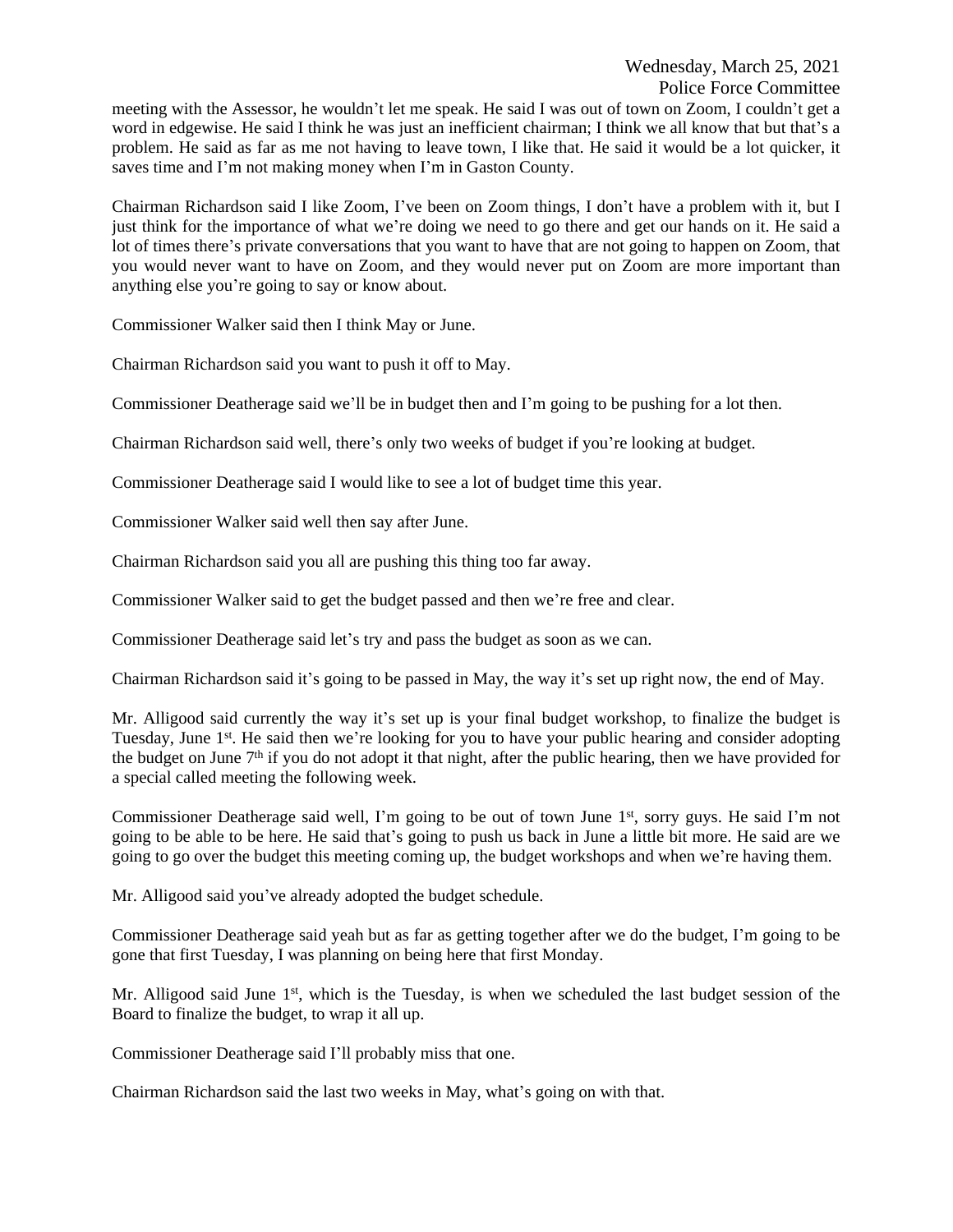Mr. Alligood said the last two, or the last full week in May, May  $17<sup>th</sup>$  is where we have the budget presentation, that's when you've got a special called meeting scheduled on May 17th for me to present the Manager's recommended budget to the Board. He said then you start your budget workshops on that Thursday, the 20<sup>th</sup>, when we kick off conversations with the Board about general fund. He said then going into that last week, that last full week of May you have budget deliberations on Tuesday, you have budget deliberations on Thursday and again, back on the 1<sup>st</sup>, that next week, the first of June you would have your discussion to finalize your budget.

Chairman Richardson said it looks like the first two weeks of May or maybe the last 2 weeks in June. He said the problem when you get into June is people go on vacation and you get more and more trouble about getting the right people in the right places. He said I'm not preaching for the first of May, I don't mind any time, it suits me whatever suits you guys.

Commissioner Deatherage said I'm good the first of May and that week.

Chairman Richardson said is everybody agreeable with the first week of May, maybe after the Commissioners meeting.

Commissioner Deatherage and Commissioner Walker said yes.

Mr. Alligood said the Commissioners meeting is on the third.

Chairman Richardson said or the second week if you have to. He said I realize you'll be negotiating so we need to give a little more space. He said the first or second week in May.

Mr. Alligood said so I will look into the first two weeks of May.

Chairman Richardson said yes, these guys have agreed to that by consensus. He said the next thing on the agenda is interfacing with the City of Washington, Town of Belhaven, the Town of Chocowinity, and any other incorporated towns like Pantego, Bath and Aurora. He said what do we need to do with them.

Commissioner Walker said consider them. He said I mean, some of these smaller towns could actually benefit. He said you know; you would have an officer assigned to Aurora or something like that and that may not be the case right now.

Commissioner Deatherage said I would just like to speak to that, it's going to be a County police force. He said you could actually sign an agreement to use the facilities of that location and they could just turn them over to us and we could use them. He said I don't think there would be a problem whatsoever for coverage.

Chairman Richardson said the sub-station idea we've used in the past. He said if you are here, and you need something you can come and do what you need to do here. He said would you want to bring in the City of Washington and the Town of Belhaven, since they have police departments, or would you want to bring all five of these in at one time and let us meet with them.

Commissioner Deatherage said I think all five because they may have challenging ideas, for each other as well.

Chairman Richardson said I would ask the Manager for his opinion; he's had some experience in this area.

Mr. Alligood said just kind of thinking off the top of my head, I really hadn't thought about it. He said of course, you're aware the City of Washington has a police department and Chocowinity has a police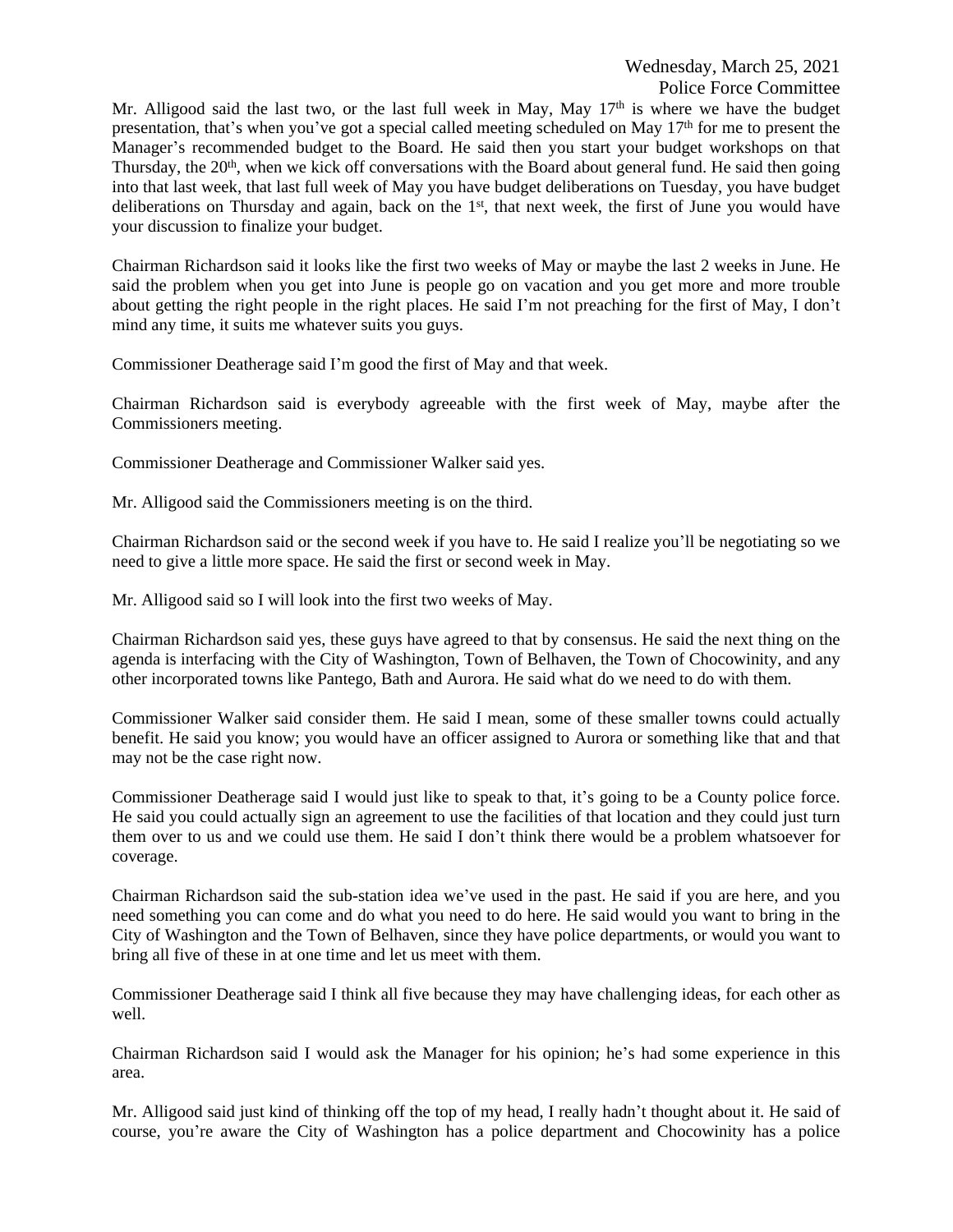Police Force Committee

department and Belhaven has a police department. He said the remaining incorporated towns in Beaufort County do not. He said Aurora did up until last year and then they dissolved theirs, so the Sheriff's Office is currently providing coverage in those areas, in those incorporated areas right now. He said I think that's one, I'm sure you will hear that at budget time that they are a strain.

Chairman Richardson said we would make this request to the Mayor or the Manager.

Mr. Alligood said of the municipalities that have managers I would think the request would go to the manager or my counterparts. He said in areas where there's not we would reach out to the mayor so I don't know that there's really that much difference in how you would deal with Washington, Chocowinity and Belhaven having existing departments already. He said I don't know, and I'd have to dig into the legislation, I'd have to ask the question, the Sheriff currently has countywide jurisdiction. He said he doesn't necessarily spend a lot of time in municipalities that have law enforcement but, it's not their primary focus because the municipalities have their own. He said I'm assuming, and again I apologize because I haven't read that to deeply but I'm assuming, that can be a question I ask Mr. Rhoten, what is their jurisdiction inside the incorporated areas that have established police presence already. He said so in Gastonia, how do they, do they have any jurisdiction in Gastonia, do they have jurisdiction in Cherry Hill in Gaston County. He said they do talk about providing coverage in a couple of municipalities that obviously are kind of like ours that don't have their own coverage so we would want to explore that a little bit more.

Chairman Richardson said when you do ask the question these municipalities will then start thinking about what is the jurisdiction and how does this work so you may get some answers back pretty quick. He said are you guys in agreement for asking them to come to our next meeting.

Commissioner Deatherage said if they want to come, yes.

Chairman Richardson said we don't want to leave anybody out. He said anything else that we should consider because we can always put stuff on the agenda and can always get it on the agenda but anything else that you can think of that we need to consider today.

No one spoke.

Chairman Richardson said we're down to new business. He said does anybody have anything new they want to bring up.

Commissioner Deatherage and Commissioner Walker both said no.

Chairman Richardson said we're on to future meeting dates and since this was brought up from the floor about people wanting to participate, let me say this, and I think I speak for you two guys and you can certainly speak if you want to, I'm delighted that the public wants to come and has enough interest to participate because one of the things that I keep running into is people just don't understand how it works. He said they don't understand the benefits and they don't understand that we do have problems with law enforcement in Beaufort County.

Commissioner Deatherage said also there's the money piece and we're going into budget and we're talking about the money piece and it's going to be public. He said we need to keep that out there that there is a cost associated with this and that cost is not scheduled to diminish.

Chairman Richardson said yeah, I don't anticipate it going up either.

Commissioner Deatherage said no, we're not going up, I mean, not from this lofty 20/21 place where they were.